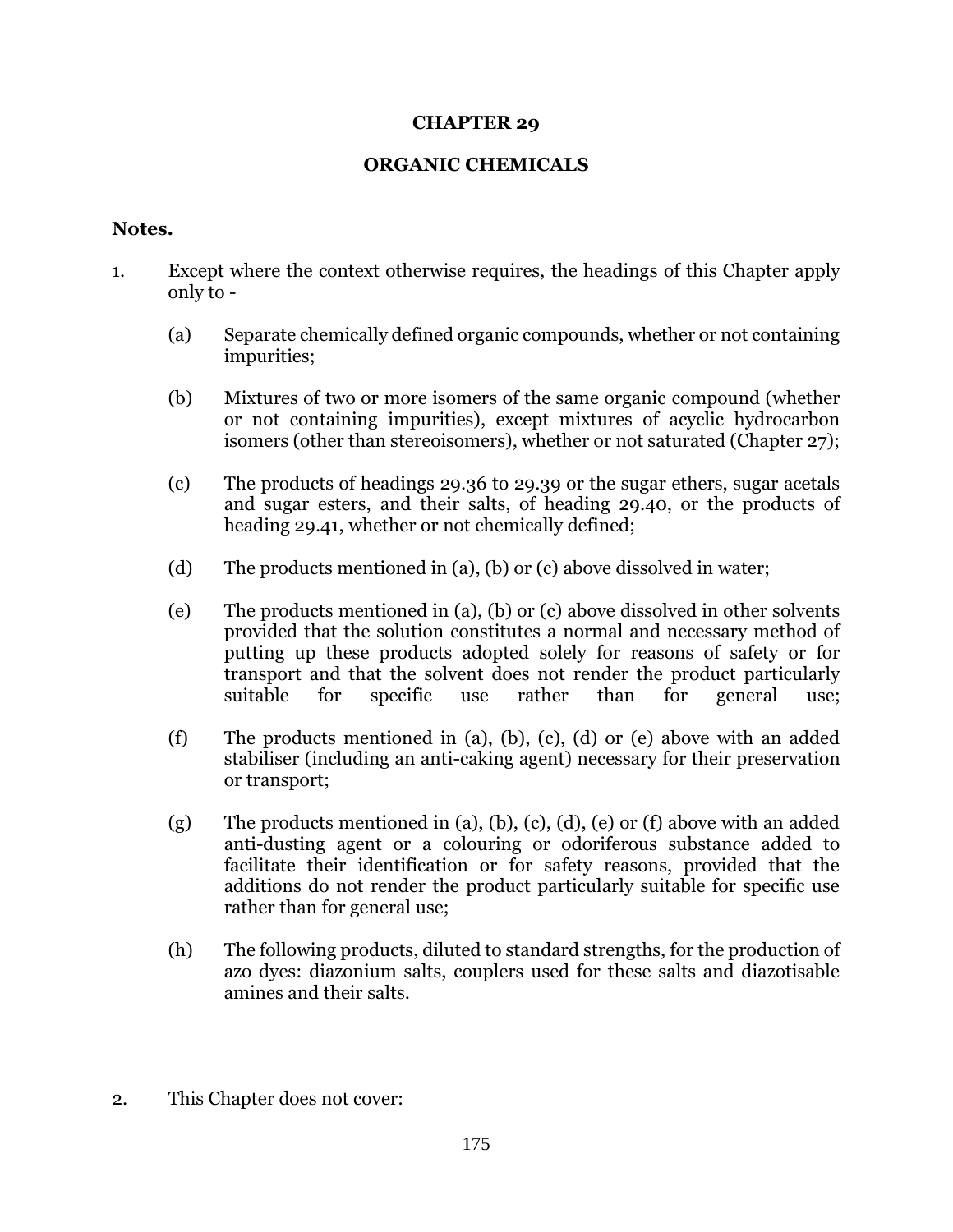- (a) Goods of heading 15.04 or crude glycerol of heading 15.20;
- (b) Ethyl alcohol (heading 22.07 or 22.08);
- (c) Methane or propane (heading 27.11);
- (d) The compounds of carbon mentioned in Note 2 to Chapter 28;
- (e) Immunological products of heading 30.02;
- (f) Urea (heading 31.02 or 31.05);
- (g) Colouring matter of vegetable or animal origin (heading 32.03), synthetic organic colouring matter, synthetic organic products of a kind used as fluorescent brightening agents or as luminophores (heading 32.04) or dyes or other colouring matter put up in forms or packings for retail sale (heading 32.12);
- (h) Enzymes (heading 35.07);
- (ij) Metaldehyde, hexamethylenetetramine or similar substances, put up in forms (for example, tablets, sticks or similar forms) for use as fuels, or liquid or liquefied-gas fuels in containers of a kind used for filling or refilling cigarette or similar lighters and of a capacity not exceeding 300 cm<sup>3</sup> (heading 36.06);
- (k) Products put up as charges for fire-extinguishers or put up in fire-extinguishing grenades, of heading 38.13; ink removers put up in packings for retail sale, of heading 38.24; or
- (l) Optical elements, for example, of ethylenediamine tartrate (heading 90.01).
- 3. Goods which could be included in two or more of the headings of this Chapter are to be classified in that one of those headings which occurs last in numerical order.
- 4. In headings 29.04 to 29.06, 29.08 to 29.11 and 29.13 to 29.20, any reference to halogenated, sulphonated, nitrated or nitrosated derivatives includes a reference to compound derivatives, such as sulphohalogenated, nitrohalogenated, nitrosulphonated or nitrosulphohalogenated derivatives.

Nitro or nitroso groups are not to be taken as "nitrogen-functions" for the purposes of heading 29.29.

For the purposes of headings 29.11, 29.12, 29.14, 29.18 and 29.22, "oxygen-function" is to be restricted to the functions (the characteristic organic oxygen-containing groups) referred to in headings 29.05 to 29.20.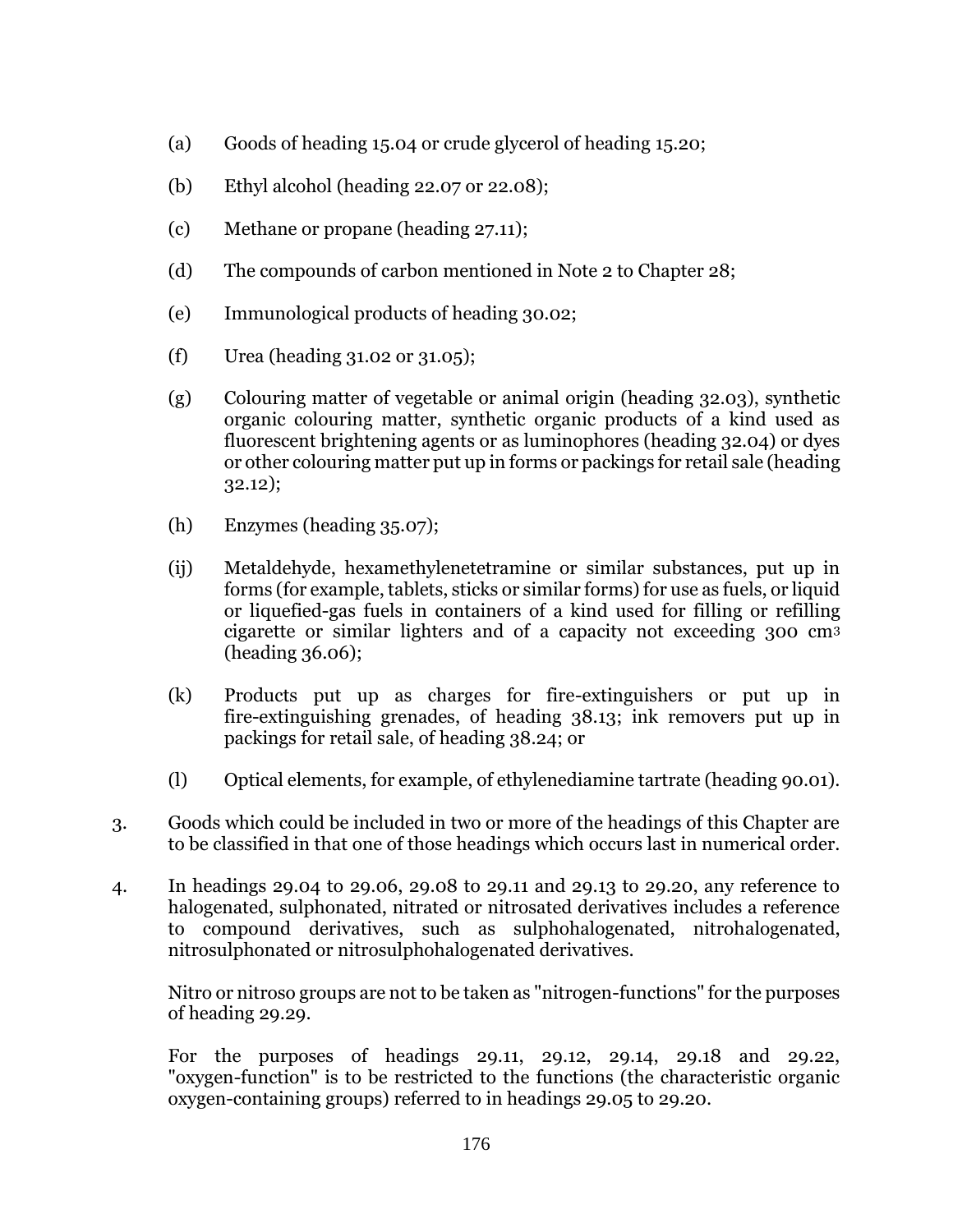- 5. (A) The esters of acid-function organic compounds of sub-Chapters 1 to VII with organic compounds of these sub-Chapters are to be classified with that compound which is classified in the heading which occurs last in numerical order in these sub-Chapters.
	- (B) Esters of ethyl alcohol or glycerol with acid-function organic compounds of sub-Chapters I to VII are to be classified in the same heading as the corresponding acid-function compounds.
	- (C) Subject to Note 1 to Section VI and Note 2 to Chapter 28:
		- (1) Inorganic salts of organic compounds such as acid-, phenol- or enol-function compounds or organic bases, of sub-Chapters I to X or heading 29.42., are to be classified in the heading appropriate to the organic compound;
		- (2) Salts formed between organic compounds of sub- Chapters I to X or heading 29.42. are to be classified in the heading appropriate to the base or to the acid (including phenol- or enol-function compounds) from which they are formed, whichever occurs last in numerical order in the Chapter; and
		- (3) Co-ordination compounds, other than products classifiable in sub-Chapter XI or heading 29.41, are to be classified in the heading which occurs last in the numerical order in Chapter 29, among those appropriate to the fragments formed by "cleaving" of all metal bonds, other than metal-carbon bonds.
	- (D) Metal alcoholates are to be classified in the same heading as the corresponding alcohols except in the case of ethanol (heading 29.05).
	- (E) Halides of carboxylic acids are to be classified in the same heading as the corresponding acids.
- 6. The compounds of headings 29.30 and 29.31 are organic compounds the molecules of which contain, in addition to atoms of hydrogen, oxygen or nitrogen, atoms of other non-metals or of metals (such as sulphur, arsenic or lead) directly linked to carbon atoms.

Heading 29.30 (organo-sulphur compounds) and heading 29.31 (other organo-inorganic compounds) do not include sulphonated or halogenated derivatives (including compound derivatives) which, apart from hydrogen, oxygen and nitrogen, only have directly linked to carbon the atoms of sulphur or of a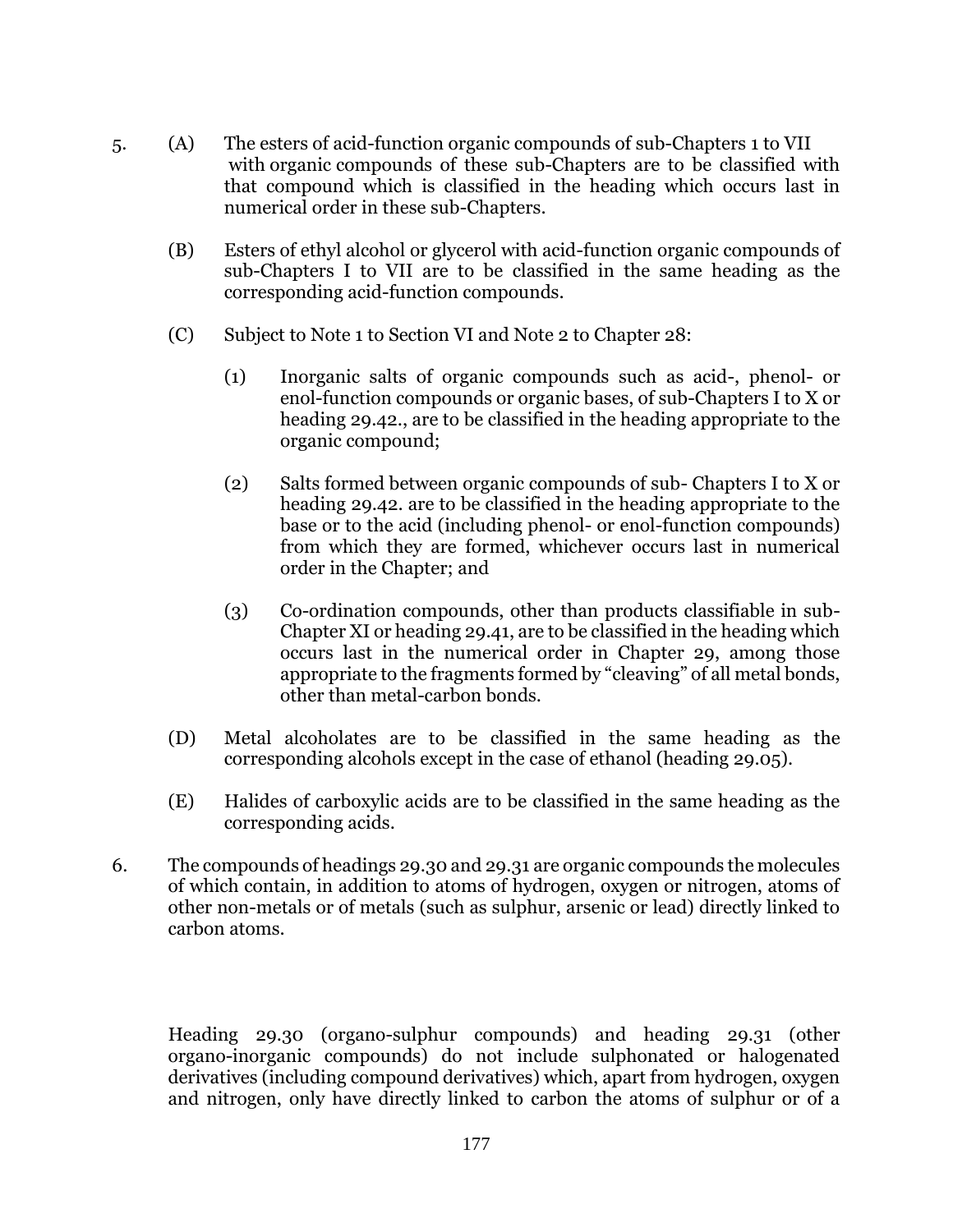halogen which give them their nature of sulphonated or halogenated derivatives (or compound derivatives).

7. Headings 29.32, 29.33 and 29.34 do not include epoxides with a three-membered ring, ketone peroxides, cyclic polymers of aldehydes or of thioaldehydes, anhydrides of polybasic carboxylic acids, cyclic esters of polyhydric alcohols or phenols with polybasic acids, or imides of polybasic acids.

These provisions apply only when the ring-position hetero-atoms are those resulting solely from the cyclising function or functions here listed.

- 8. For the purposes of heading 29.37:
	- (a) the term "hormones" includes hormone-releasing or hormone-stimulating factors, hormone inhibitors and hormone antagonists (anti-hormones);
	- (b) the expression "used primarily as hormones" applies not only to hormone derivatives and structural analogues used primarily for their hormonal effect, but also to those derivatives and structural analogues used primarily as intermediates in the synthesis of products of this heading.

## **Subheading Notes.**

- 1. Within any one heading of this Chapter, derivatives of a chemical compound (or group of chemical compounds) are to be classified in the same subheading as that compound (or group of compounds) provided that they are not more specifically covered by any other subheading and that there is no residual subheading named "Other" in the series of subheadings concerned.
- 2. Note 3 to Chapter 29 does not apply to the subheadings of this Chapter.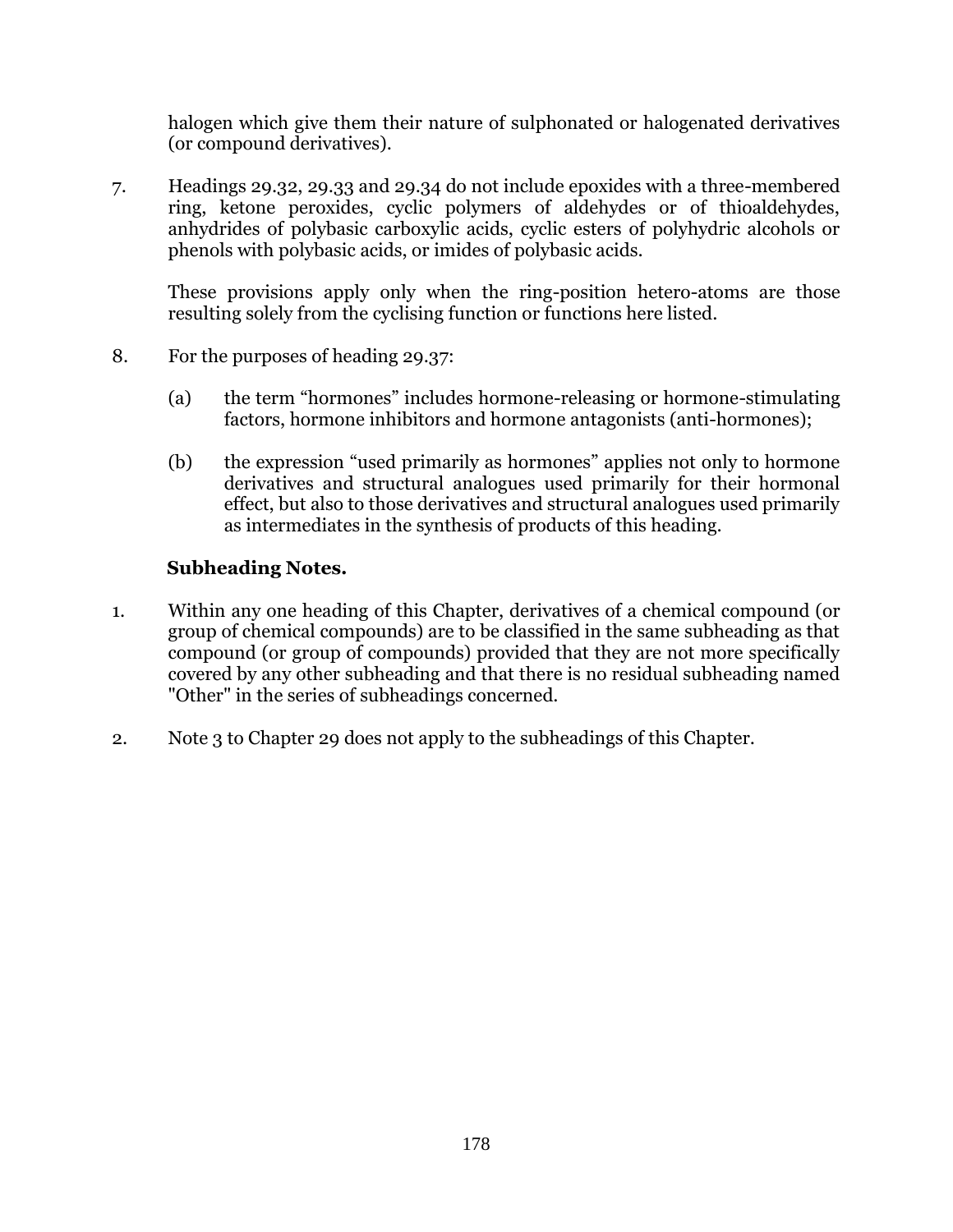| <b>HS</b> | <b>CET</b> | PR1 | <b>DESCRIPTION OF GOODS</b>                                              | <b>DUTY</b><br><b>RATE</b> | <b>UNIT(S)</b> | <b>SITC</b><br><b>REV4</b> |
|-----------|------------|-----|--------------------------------------------------------------------------|----------------------------|----------------|----------------------------|
|           |            |     | <b>I-HYDROCARBONS AND THEIR</b>                                          |                            |                |                            |
|           |            |     | HALOGENATED, SULPHONATED,<br><b>NITRATED OR NITROSATED</b>               |                            |                |                            |
|           |            |     | <b>DERIVATIVES</b>                                                       |                            |                |                            |
| 29.01     |            |     | Acyclic hydrocarbons.                                                    |                            |                |                            |
| 2901.10   | 00         |     | - Saturated                                                              | 5%                         | kg             | 511.14                     |
|           |            |     | - Unsaturated:                                                           |                            |                |                            |
| 2901.21   | 00         |     | - - Ethylene                                                             | 5%                         | kg             | 511.11                     |
| 2901.22   | 00         |     | - - Propene (propylene)                                                  | 5%                         | kg             | 511.12                     |
| 2901.23   | 00         |     | - - Butene (butylenes) and isomers thereof                               | 5%                         | kg             | 511.131                    |
| 2901.24   | 00         |     | - - Buta-1, 3-diene and isoprene                                         | 5%                         | $\mathrm{kg}$  | 511.132                    |
| 2901.29   | 00         |     | $-$ - Other:                                                             |                            |                |                            |
| 2901.29   | 10         |     | - - - Nonylene (nonene)                                                  | 5%                         | kg             | 511.191                    |
| 2901.29   | 20         |     | - - - Acetylene                                                          | 25%                        | kg             | 511.192                    |
| 2901.29   | 90         |     | $\overline{-}$ - Other                                                   | 5%                         | kg             | 511.199                    |
| 29.02     |            |     | Cyclic hydrocarbons.                                                     |                            |                |                            |
| 2902.10   |            |     | - Cyclanes, cyclenes and cycloterpenes:                                  |                            |                |                            |
| 2902.11   | 00         |     | - - Cyclohexane                                                          | 5%                         | kg             | 511.21                     |
| 2902.19   | 00         |     | - - Other                                                                | 5%                         | kg             | 511.291                    |
| 2902.20   | 00         |     | - Benzene                                                                | 5%                         | kg             | 511.22                     |
| 2902.30   | 00         |     | - Toluene                                                                | 5%                         | kg             | 511.23                     |
| 2902.40   |            |     | - Xylenes:                                                               |                            |                |                            |
| 2902.41   | 00         |     | - - o-Xylene                                                             | 5%                         | kg             | 511.241                    |
| 2902.42   | 00         |     | - - m-Xylene                                                             | 5%                         | kg             | 511.242                    |
| 2902.43   | 00         |     | - - p-Xylene                                                             | 5%                         | kg             | 511.243                    |
| 2902.44   | 00         |     | - - Mixed xylene isomers                                                 | 5%                         | kg             | 511.244                    |
| 2902.50   | 00         |     | - Styrene                                                                | 5%                         | kg             | 511.25                     |
| 2902.60   | 00         |     | - Ethylbenzene                                                           | 5%                         | kg             | 511.26                     |
| 2902.70   | 00         |     | - Cumene                                                                 | 5%                         | kg             | 511.27                     |
| 2902.90   | 00         |     | - Other                                                                  | 5%                         | kg             | 511.299                    |
| 29.03     |            |     | Halogenated derivatives of hydrocarbons.                                 |                            |                |                            |
| 2903.10   |            |     | - Saturated chlorinated derivatives of acyclic                           |                            |                |                            |
|           |            |     | hydrocarbons:                                                            |                            |                |                            |
| 2903.11   | $00\,$     |     | - - Chloromethane (methyl chloride) and<br>chloroethane (ethyl chloride) | 5%                         | kg             | 511.361                    |
| 2903.12   | 00         |     | - - Dichloromethane (methylene chloride)                                 | 5%                         | kg             | 511.362                    |
| 2903.13   | 00         |     | - - Chloroform (trichloromethane)                                        | 5%                         | kg             | 511.363                    |
| 2903.14   | 00         |     | - - Carbon tetrachloride                                                 | 5%                         | kg             | 511.364                    |
| 2903.15   | $00\,$     |     | - - Ethylene dichloride (ISO) (1,2<br>dichloroethane)                    | 5%                         | kg             | 511.35                     |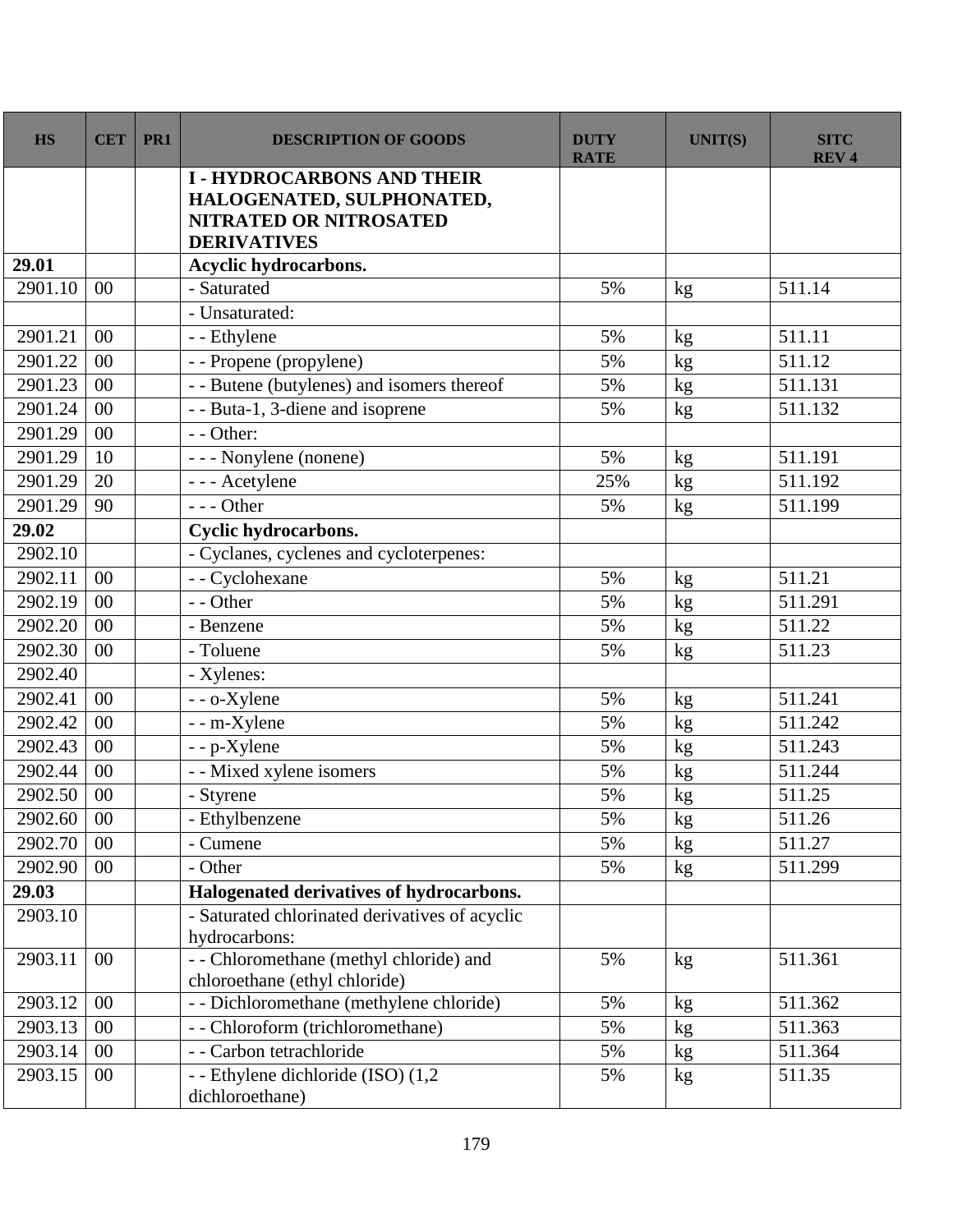| <b>HS</b> | <b>CET</b> | PR1 | <b>DESCRIPTION OF GOODS</b>                                      | <b>DUTY</b><br><b>RATE</b> | <b>UNIT(S)</b> | <b>SITC</b><br><b>REV4</b> |
|-----------|------------|-----|------------------------------------------------------------------|----------------------------|----------------|----------------------------|
| 2903.19   | 00         |     | $-$ - Other:                                                     |                            |                |                            |
| 2903.19   | 10         |     | --- 1,1,1-Trichloroethane (methylchloroform)                     | 5%                         | kg             | 511.366                    |
| 2903.19   | 90         |     | $--$ Other                                                       | 5%                         | kg             | 511.369                    |
| 2903.20   |            |     | - Unsaturated chlorinated derivatives of acyclic                 |                            |                |                            |
|           |            |     | hydrocarbons:                                                    |                            |                |                            |
| 2903.21   | 00         |     | - - Vinyl chloride (chloroethylene)                              | 5%                         | kg             | 511.31                     |
| 2903.22   | 00         |     | - - Trichloroethylene                                            | 5%                         | kg             | 511.32                     |
| 2903.23   | 00         |     | - - Tetrachloroethylene (perchloroethylene)                      | 5%                         | kg             | 511.33                     |
| 2903.29   | 00         |     | - - Other                                                        | 5%                         | kg             | 511.34                     |
| 2903.30   |            |     | - Fluorinated, brominated or iodinated                           |                            |                |                            |
|           |            |     | derivatives of acyclic hydrocarbons:                             |                            |                |                            |
| 2903.31   | 00         |     | - - Ethylene dibromide (ISO) (1,2                                | 5%                         | kg             | 511.371                    |
|           |            |     | dibromoethane)                                                   |                            |                |                            |
| 2903.39   | 00         |     | - - Other                                                        | 5%                         | kg             | 511.379                    |
| 2903.70   |            |     | - Halogenated derivatives of acyclic                             |                            |                |                            |
|           |            |     | hydrocarbons containing two or more different<br>halogens:       |                            |                |                            |
| 2903.71   | 00         |     | -- Chlorodifluoromethane                                         | 5%                         | kg             | 511.3893                   |
| 2903.72   | 00         |     | - - Dichlorotrifluoroethanes                                     | 5%                         | kg             | 511.3894                   |
| 2903.73   | 00         |     | - - Dichlorofluoroethanes                                        | 5%                         | kg             | 511.3895                   |
| 2903.74   | 00         |     | - - Chlorodifluoroethanes                                        | 5%                         | kg             | 511.3896                   |
| 2903.75   | 00         |     | - - Dichloropentafluoropropanes                                  | 5%                         | kg             | 511.3897                   |
| 2903.76   | 00         |     | - - Bromochlorodifluoromethane,                                  | 5%                         | Kg             | 511.3862                   |
|           |            |     | bromotrifluoromethane and                                        |                            |                |                            |
|           |            |     | dibromotetrafluoroethanes                                        |                            |                |                            |
| 2903.77   | 00         |     | - - Other, perhalogenated only with fluorine and                 |                            |                |                            |
|           |            |     | chlorine                                                         |                            |                |                            |
| 2903.77   | 10         |     | --- Chlorotrifluoromethane                                       | 5%                         | kg             | 511.3851                   |
| 2903.77   | 20         |     | --- Pentachlorofluoroethane                                      | 5%                         | kg             | 511.3852                   |
| 2903.77   | 30         |     | --- Tetrachlorodifluoroethanes                                   | 5%                         | kg             | 511.3853                   |
| 2903.77   | 40         |     | --- Heptachlorofluoropropanes                                    | 5%                         | kg             | 511.3854                   |
| 2903.77   | 50         |     | --- Hexachlorodifluoropropanes                                   | 5%                         | kg             | 511.3855                   |
| 2903.77   | 60         |     | --- Pentachlorotrifluoropropanes                                 | 5%                         | kg             | 511.3856                   |
| 2903.77   | 70         |     | --- Tetrachlorotetrafluoropropanes                               | 5%                         | kg             | 511.3857                   |
| 2903.77   | 80         |     | --- Trichloropentafluoropropanes                                 | 5%                         | kg             | 511.3858                   |
| 2903.77   | 90         |     | $--$ Other:                                                      |                            |                |                            |
| 2903.77   | 91         |     | - - - - Dichlorohexafluoropropanes                               | 5%                         | kg             | 511.3859                   |
| 2903.77   | 92         |     | - - - - Chloroheptafluoropropanes                                | 5%                         | kg             | 511.3861                   |
| 2903.77   | 99         |     | - - - - Other, perhalogenated only with fluorine<br>and chlorine | 5%                         | kg             | 511.3891                   |
| 2903.78   | $00\,$     |     | - - Other perhalogenated derivatives                             | 5%                         | kg             | 511.3892                   |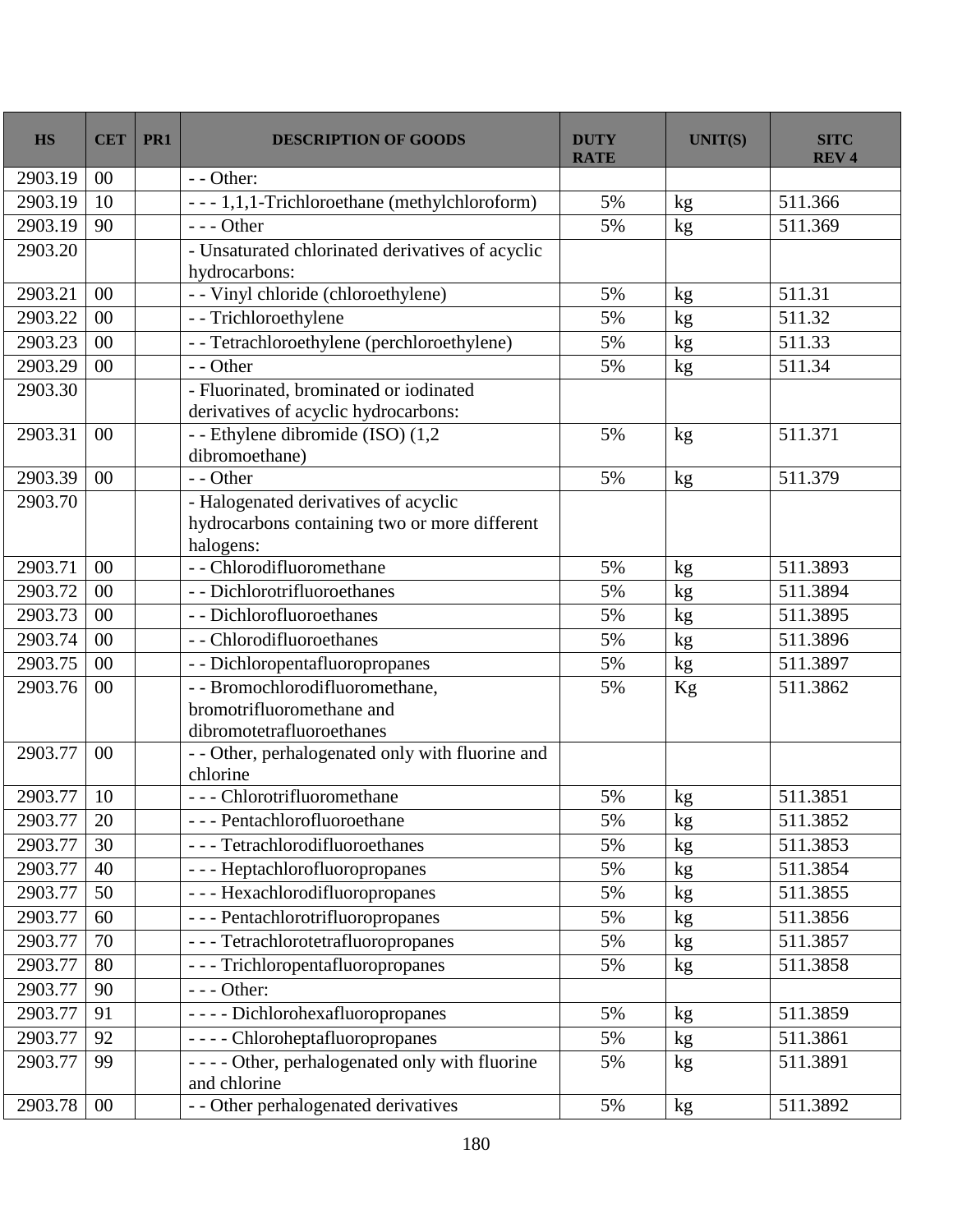| <b>HS</b> | <b>CET</b> | PR1 | <b>DESCRIPTION OF GOODS</b>                                                                                          | <b>DUTY</b><br><b>RATE</b> | <b>UNIT(S)</b> | <b>SITC</b><br><b>REV4</b> |
|-----------|------------|-----|----------------------------------------------------------------------------------------------------------------------|----------------------------|----------------|----------------------------|
| 2903.79   | 00         |     | - - Other                                                                                                            |                            |                |                            |
| 2903.79   | 10         |     | - - - - Derivatives of methane, ethane or<br>propane, halogenated only with fluorine and<br>chlorine                 | 5%                         | kg             | 511.3891                   |
| 2903.79   | 20         |     | ---- Derivatives of methane, ethane or<br>propane, halogenated only with fluorine and<br>bromine                     | 5%                         | kg             | 511.3892                   |
| 2903.79   | 90         |     | $--- Other$                                                                                                          | 5%                         | kg             | 511.3899                   |
| 2903.80   |            |     | - Halogenated derivatives of cyclanic, cyclenic<br>or cycloterpenic hydrocarbons:                                    |                            |                |                            |
| 2903.81   | 00         |     | --1,2,3,4,5,6-Hexachlorocyclohexane (HCH<br>(ISO)), indlucing lindane (ISO, INN)                                     | 5%                         | kg             | 511.391                    |
| 2903.82   | 00         |     | - - Aldrin (ISO), chlordane (ISO) and heptachlor<br>(ISO)                                                            | 5%                         | kg             | 511.395                    |
| 2903.83   | 00         |     | - - Mirex (ISO)                                                                                                      | 5%                         | kg             | 511.396                    |
| 2903.89   | 00         |     | - - Other                                                                                                            | 5%                         | kg             | 511.392                    |
| 29.30.90  |            |     | - Halogenated derivatives of aromatic<br>hydrocarbons:                                                               |                            |                |                            |
| 2903.91   | 00         |     | - - Chlorobenzene, o-dichlorobenzene and p-<br>dichlorobenzene                                                       | 5%                         | kg             | 511.393                    |
| 2903.92   | 00         |     | - - Hexachlorobenzene (ISO) and DDT (ISO)<br>(clofenotane (INN), 1,1,1,-trichloro-2,2-bis(p-<br>chlorophenyl)ethane) | 5%                         | kg             | 511.394                    |
| 2903.93   | 00         |     | - - Pentachlorobenzene (ISO)                                                                                         | 5%                         | kg             | 511.395                    |
| 2903.94   | 00         |     | - - Hexabromobiphenyls                                                                                               | 5%                         | kg             | 511.396                    |
| 2903.99   | 00         |     | - - Other                                                                                                            | 5%                         | $\mathrm{kg}$  | 511.399                    |
| 29.04     |            |     | Sulphonated, nitrated or nitrosated<br>derivatives of hydrocarbons, whether or not<br>halogenated.                   |                            |                |                            |
| 2904.10   | 00         |     | - Derivatives containing only sulpho groups,<br>their salts and ethyl esters:                                        |                            |                |                            |
| 2904.10   | 10         |     | - - - Sulphonic acid (tridecylbenzene [TDBSA]<br>and Linear Alkylbenzene [LABSA])                                    | 15%                        | kg             | 511.41                     |
| 2904.10   | 20         |     | - - - Sulphonic acid (Dodecylbenzene<br>[DDBSA])                                                                     | 15%                        | kg             | 511.42                     |
| 2904.10   | 90         |     | $--$ Other                                                                                                           | 5%                         | kg             | 511.43                     |
| 2904.20   | 00         |     | - Derivatives containing only nitro or only<br>nitroso groups                                                        | 5%                         | kg             | 511.44                     |
| 2904.30   |            |     | - Perfluorooctane sulphonic acid, its salts and<br>Perfluorooctane sulphonyl fluoride                                |                            |                |                            |
| 2904.31   | $00\,$     |     | - - Perfluorooctane sulphonic acid                                                                                   | 5%                         | kg             | 511.451                    |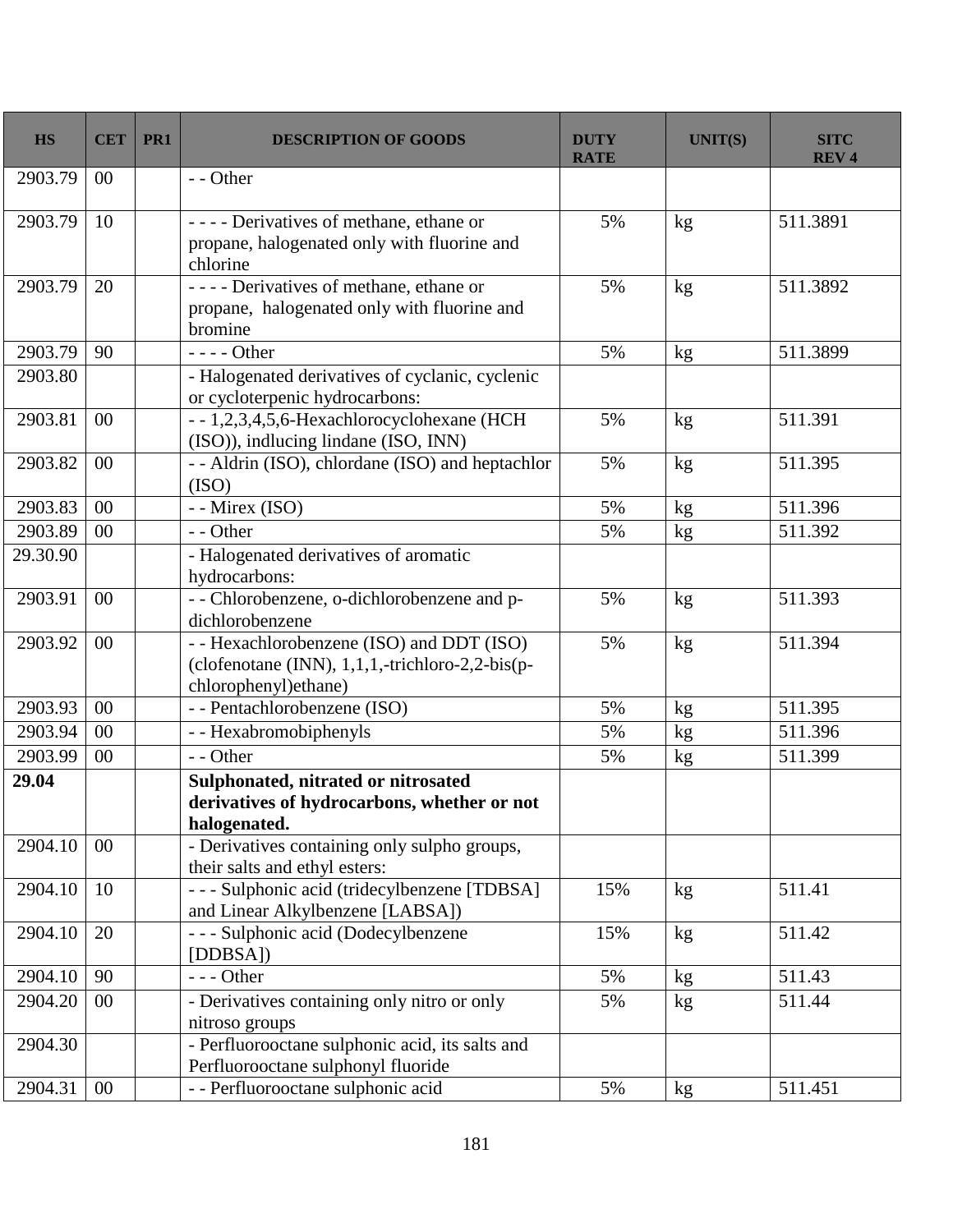| <b>HS</b> | <b>CET</b>     | PR1 | <b>DESCRIPTION OF GOODS</b>                                                                                    | <b>DUTY</b><br><b>RATE</b> | <b>UNIT(S)</b> | <b>SITC</b><br><b>REV4</b> |
|-----------|----------------|-----|----------------------------------------------------------------------------------------------------------------|----------------------------|----------------|----------------------------|
| 2904.32   | 00             |     | - - Ammonium perfluorooctane sulphonate                                                                        | 5%                         | kg             | 511.452                    |
| 2904.33   | 00             |     | - - Lithium perfluorooctane sulphonate                                                                         | 5%                         | kg             | 511.453                    |
| 2904.34   | 00             |     | - - Potassium perfluorooctane sulphonate                                                                       | 5%                         | kg             | 511.454                    |
| 2904.35   | 0 <sup>0</sup> |     | - - Other salts of Perfluorooctane sulphonic acid                                                              | 5%                         | kg             | 511.455                    |
| 2904.36   | 00             |     | - - Perfluorooctane sulphonyl fluoride                                                                         | 5%                         | kg             | 511.456                    |
|           |                |     | - Other                                                                                                        |                            |                | $\overline{511.451}$       |
| 2904.91   |                |     | - Trichloronitromethane (chloropicrin)                                                                         | 5%                         | kg             | 511.49                     |
| 2904.99   |                |     | - - Other                                                                                                      | 5%                         | kg             | 511.49                     |
|           |                |     | <b>II - ALCOHOLS AND THEIR HALOGE-</b><br>NATED, SULPHONATED, NITRATED OR<br><b>NITROSATED DERIVATIVES</b>     |                            |                |                            |
| 29.05     |                |     | Acyclic alcohols and their halogenated,<br>sulphonated, nitrated or nitrosated<br>derivatives.                 |                            |                |                            |
| 2905.10   |                |     | - Saturated monohydric alcohols:                                                                               |                            |                |                            |
| 2905.11   | 00             |     | - - Methanol (methyl alcohol)                                                                                  | 10%                        | kg             | 512.11                     |
| 2905.12   | 00             |     | - - Propan-1-ol (propyl alcohol) and propan-2-ol<br>(isopropyl alcohol)                                        | 5%                         | kg             | 512.12                     |
| 2905.13   | 00             |     | - - Butan-1-ol (n-butyl alcohol)                                                                               | 5%                         | kg             | 512.131                    |
| 2905.14   | 00             |     | - - Other butanols                                                                                             | 5%                         | kg             | 512.132                    |
| 2905.16   | 00             |     | - - Octanol (octyl alcohol) and isomers thereof                                                                | 5%                         | kg             | 512.14                     |
| 2905.17   | 00             |     | - - Dodecan-l-ol (lauryl alcohol), hexadecane-l-<br>ol (cetyl alcohol) and octadecan-l-ol (stearyl<br>alcohol) | 5%                         | kg             | 512.192                    |
| 2905.19   | 00             |     | - - Other                                                                                                      | 5%                         | kg             | 512.193                    |
| 2905.20   |                |     | - Unsaturated monohydric alcohols:                                                                             |                            |                |                            |
| 2905.22   | 00             |     | - - Acyclic terpene alcohols                                                                                   | 5%                         | kg             | 512.194                    |
| 2905.29   | 00             |     | - - Other                                                                                                      | 5%                         | kg             | 512.199                    |
| 2905.30   |                |     | - Diols:                                                                                                       |                            |                |                            |
| 2905.31   | 00             |     | - - Ethylene gycol (ethanediol)                                                                                | 5%                         | kg             | 512.21                     |
| 2905.32   | 00             |     | -- Propylene glycol (propane-1,2-diol)                                                                         | 5%                         | kg             | 512.291                    |
| 2905.39   | $00\,$         |     | - - Other                                                                                                      | 5%                         | kg             | 512.292                    |
| 2905.40   |                |     | - Other polyhydric alcohols:                                                                                   |                            |                |                            |
| 2905.41   | 00             |     | - - 2-Ethyl-2- (hydroxymethyl) propane-1, 3-<br>diol (trimethylolpropane)                                      | 5%                         | kg             | 512.293                    |
| 2905.42   | 00             |     | - - Pentaerythritol                                                                                            | 5%                         | $\mathrm{kg}$  | 512.23                     |
| 2905.43   | 00             |     | - - Mannitol                                                                                                   | 5%                         | kg             | 512.24                     |
| 2905.44   | $00\,$         |     | - - D-glucitol (sorbitol)                                                                                      | 5%                         | kg             | 512.25                     |
| 2905.45   | 00             |     | - - Glycerol                                                                                                   | 5%                         | kg             | 512.221                    |
| 2905.49   | 00             |     | - - Other                                                                                                      | 5%                         | kg             | 512.299                    |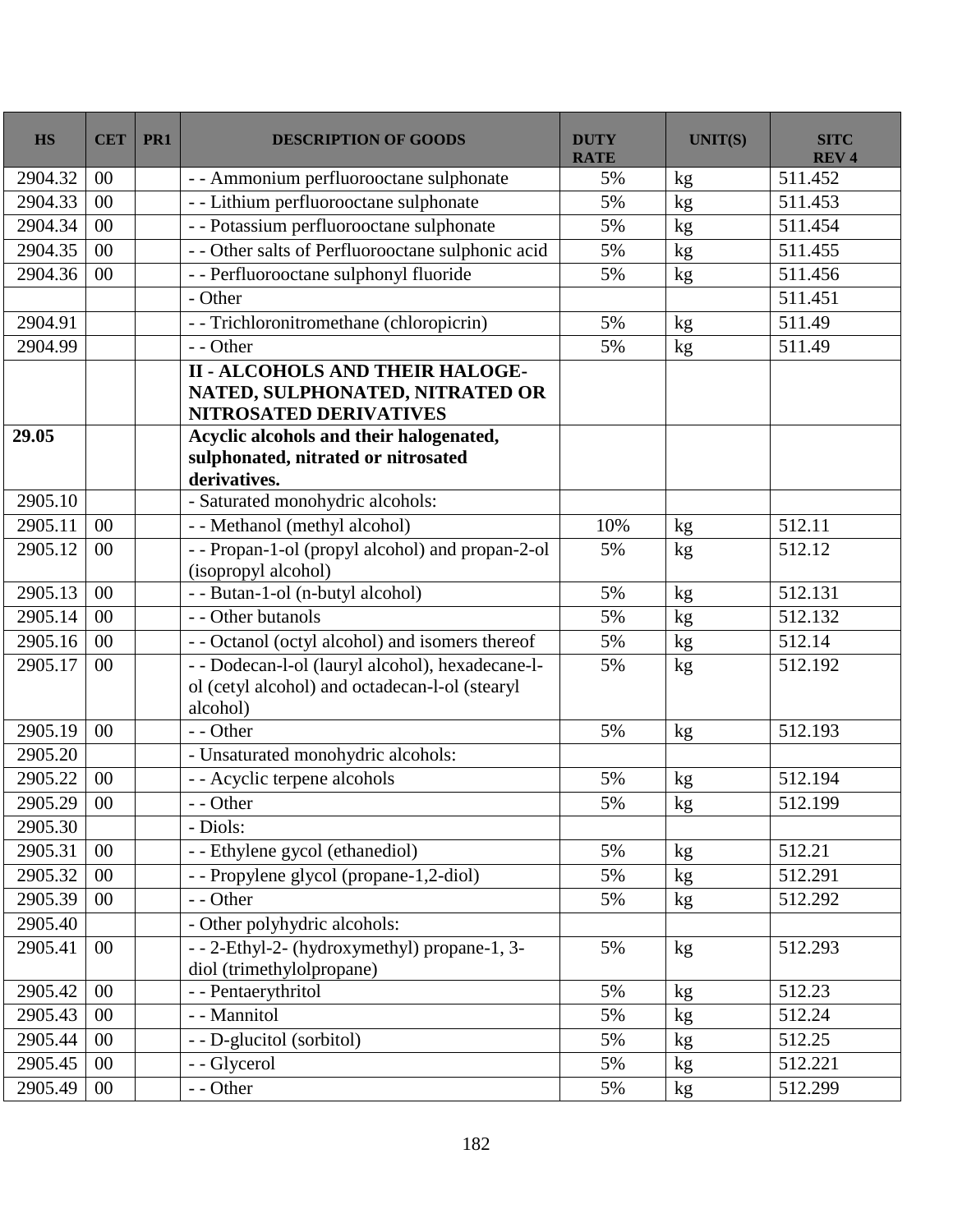| <b>HS</b> | <b>CET</b> | PR1 | <b>DESCRIPTION OF GOODS</b>                                                                                                   | <b>DUTY</b><br><b>RATE</b> | <b>UNIT(S)</b> | <b>SITC</b><br><b>REV4</b> |
|-----------|------------|-----|-------------------------------------------------------------------------------------------------------------------------------|----------------------------|----------------|----------------------------|
| 2905.50   |            |     | - Halogenated, sulphonated, nitrated or<br>nitrosated derivatives of acyclic alcohols:                                        |                            |                |                            |
| 2905.51   | $00\,$     |     | - - Ethchlorvynol (INN)                                                                                                       | 5%                         | kg             | 512.295                    |
| 2905.59   | 00         |     | - - Other                                                                                                                     | 5%                         | kg             | 512.296                    |
| 29.06     |            |     | Cyclic alcohols and their halogenated,<br>sulphonated, nitrated or nitrosated<br>derivatives.                                 |                            |                |                            |
| 2906.10   |            |     | - Cyclanic, cyclenic or cycloterpenic:                                                                                        |                            |                |                            |
| 2906.11   | 00         |     | - - Menthol                                                                                                                   | 5%                         | $\mathrm{kg}$  | 512.311                    |
| 2906.12   | 00         |     | - - Cyclohexanol, methylcyclohexanols and<br>dimethylcyclohexanols                                                            | 5%                         | kg             | 512.312                    |
| 2906.13   | 00         |     | - - Sterols and inositols                                                                                                     | 5%                         | kg             | 512.313                    |
| 2906.19   | 00         |     | - - Other                                                                                                                     | 5%                         | kg             | 512.319                    |
| 2906.20   |            |     | - Aromatic:                                                                                                                   |                            |                |                            |
| 2906.21   | 00         |     | - - Benzyl alcohol                                                                                                            | 5%                         | $\mathbf{kg}$  | 512.351                    |
| 2906.29   | 00         |     | - - Other                                                                                                                     | 5%                         | kg             | 512.359                    |
|           |            |     | <b>III - PHENOLS, PHENOL-ALCOHOLS,</b><br>AND THEIR HALOGENATED,<br><b>SULPHONATED, NITRATED OR</b><br>NITROSATED DERIVATIVES |                            |                |                            |
| 29.07     |            |     | Phenols; phenol-alcohols.                                                                                                     |                            |                |                            |
| 2907.10   |            |     | - Monophenols:                                                                                                                |                            |                |                            |
| 2907.11   | 00         |     | - - Phenol (hydroxybenzene) and its salts                                                                                     | 5%                         | kg             | 512.41                     |
| 2907.12   | 00         |     | - - Cresols and their salts                                                                                                   | 5%                         | kg             | 512.42                     |
| 2907.13   | 00         |     | - - Octylphenol, nonylphenol and their isomers;<br>salts thereof                                                              | 5%                         | kg             | 512.431                    |
| 2907.15   | 00         |     | - - Naphthols and their salts                                                                                                 | 5%                         | $\mathrm{kg}$  | 512.433                    |
| 2907.19   | 00         |     | - - Other                                                                                                                     | 5%                         | kg             | 512.434                    |
| 2907.20   |            |     | - Polyphenols; phenol-alcohols:                                                                                               |                            |                |                            |
| 2907.21   | 00         |     | - - Resorcinol and its salts                                                                                                  | 5%                         | kg             | 512.435                    |
| 2907.22   | $00\,$     |     | - - Hydroquinone (quinol) and its salts                                                                                       | 5%                         | kg             | 512.436                    |
| 2907.23   | 00         |     | - - 4,4'-Isopropylidenediphenol (bisphenol A,                                                                                 |                            |                |                            |
|           |            |     | - - diphenylolpropane) and its salts                                                                                          | 5%                         | $\mathrm{kg}$  | 512.437                    |
| 2907.29   | 00         |     | - - Other                                                                                                                     | 5%                         | kg             | 512.439                    |
| 29.08     |            |     | Halogenated, sulphonated, nitrated or<br>nitrosated derivatives of phenols or phenol-<br>alcohols.                            |                            |                |                            |
| 2908.10   |            |     | - Derivatives containing only halogen<br>substituents and their salts:                                                        |                            |                |                            |
| 2908.11   | 00         |     | - - Pentachlorophenol (ISO)                                                                                                   | 5%                         | kg             | 512.441                    |
| 2908.19   | 00         |     | - - Other                                                                                                                     | 5%                         | kg             | 512.442                    |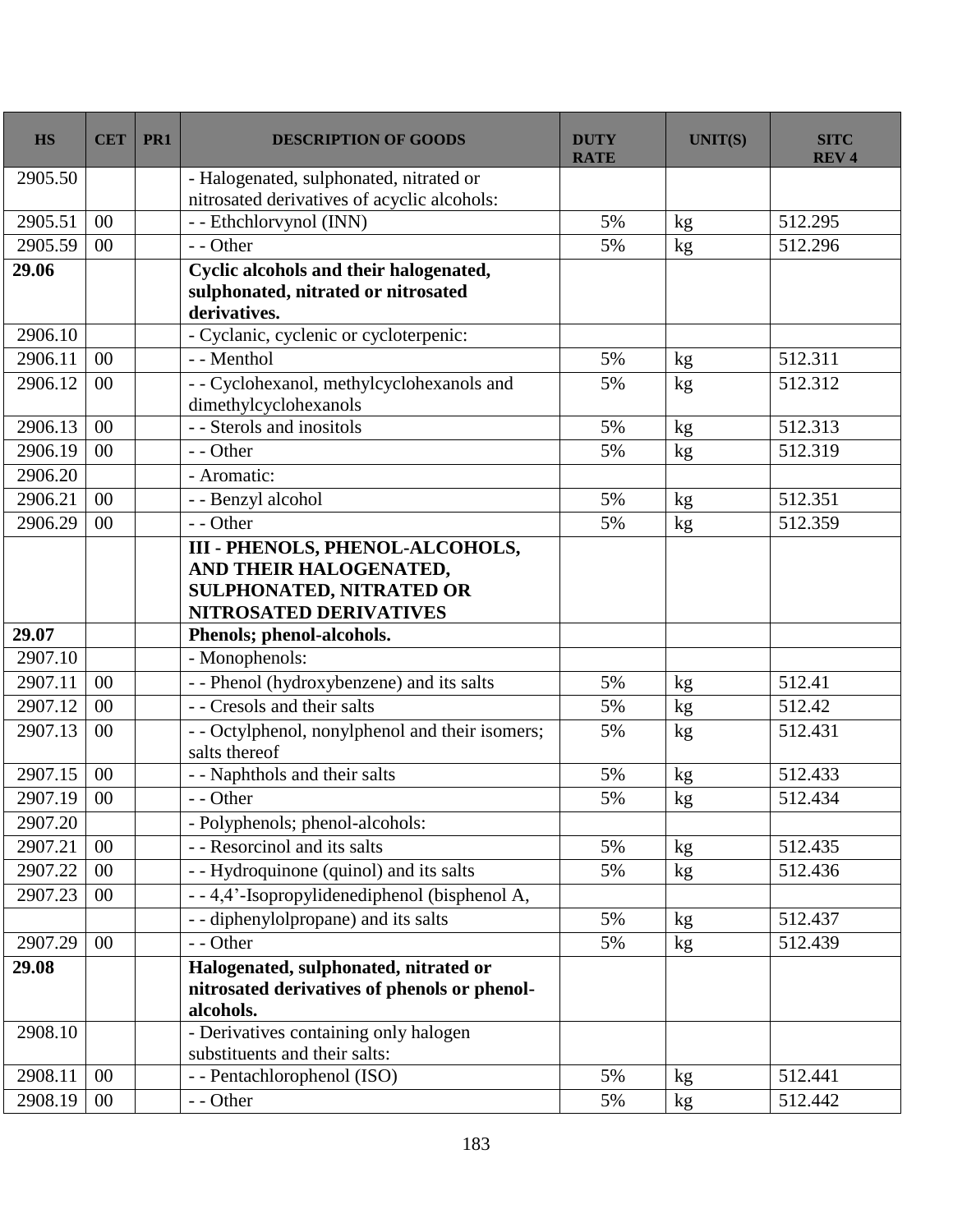| <b>HS</b> | <b>CET</b> | PR1 | <b>DESCRIPTION OF GOODS</b>                                                                                                                                                                                                                       | <b>DUTY</b><br><b>RATE</b> | <b>UNIT(S)</b> | <b>SITC</b><br><b>REV4</b> |
|-----------|------------|-----|---------------------------------------------------------------------------------------------------------------------------------------------------------------------------------------------------------------------------------------------------|----------------------------|----------------|----------------------------|
| 2908.90   |            |     | - Other:                                                                                                                                                                                                                                          |                            |                |                            |
| 2908.91   | 00         |     | - - Dinoseb (ISO) and its salts                                                                                                                                                                                                                   | 5%                         | kg             | 512.443                    |
| 2908.92   | 00         |     | - - 4,6-dinitro-o-cresol (DNOC (ISO)) and its<br>salts                                                                                                                                                                                            | 5%                         | kg             | 512.444                    |
| 2908.99   | 00         |     | - - Other                                                                                                                                                                                                                                         | 5%                         | kg             | 512.449                    |
|           |            |     | IV - ETHERS, ALCOHOL PEROXIDES,<br><b>ETHER PEROXIDES, KETONE</b><br>PEROXIDES, EPOXIDES WITH A<br>THREE-MEMBERED RING, ACETALS<br>AND HEMIACETALS, AND THEIR<br>HALOGENATED, SULPHONATED,<br><b>NITRATED OR NITROSATED</b><br><b>DERIVATIVES</b> |                            |                |                            |
| 29.09     |            |     | Ethers, ether-alcohols, ether-phenols, ether-<br>alcohol-phenols, alcohol peroxides, ether<br>peroxides, ketone peroxides (whether or not<br>chemically defined), and their halogenated,<br>sulphonated, nitrated or nitrosated<br>derivatives.   |                            |                |                            |
| 2909.10   |            |     | - Acyclic ethers and their halogenated,<br>sulphonated, nitrated or nitrosated derivatives:                                                                                                                                                       |                            |                |                            |
| 2909.11   | 00         |     | - - Diethyl ether                                                                                                                                                                                                                                 | 5%                         | kg             | 516.161                    |
| 2909.19   | 00         |     | - - Other                                                                                                                                                                                                                                         | 5%                         | kg             | 516.162                    |
| 2909.20   | 00         |     | - Cyclanic, cyclenic or cycloterpenic ethers and<br>their halogenated, sulphonated, nitrated or<br>nitrosated derivatives                                                                                                                         | 5%                         | kg             | 516.163                    |
| 2909.30   | $00\,$     |     | - Aromatic ethers and their halogenated,<br>sulphonated, nitrated or nitrosated derivatives                                                                                                                                                       | 5%                         | kg             | 516.164                    |
| 2909.40   |            |     | - Ether-alcohols and their halogenated,<br>sulphonated, nitrated or nitrosated derivatives:                                                                                                                                                       |                            |                |                            |
| 2909.41   | 00         |     | - - 2.2'-Oxydiethanol (diethylene glycol, digol)                                                                                                                                                                                                  | 5%                         | kg             | 516.171                    |
| 2909.43   | $00\,$     |     | - - Monobutyl ethers of ethylene glycol or of<br>diethylene glycol                                                                                                                                                                                | 5%                         | kg             | 516.173                    |
| 2909.44   | 00         |     | - - Other monoalkylethers of ethylene glycol or<br>of diethylene glycol                                                                                                                                                                           | 5%                         | kg             | 516.174                    |
| 2909.49   | 00         |     | - - Other                                                                                                                                                                                                                                         | 5%                         | kg             | 516.175                    |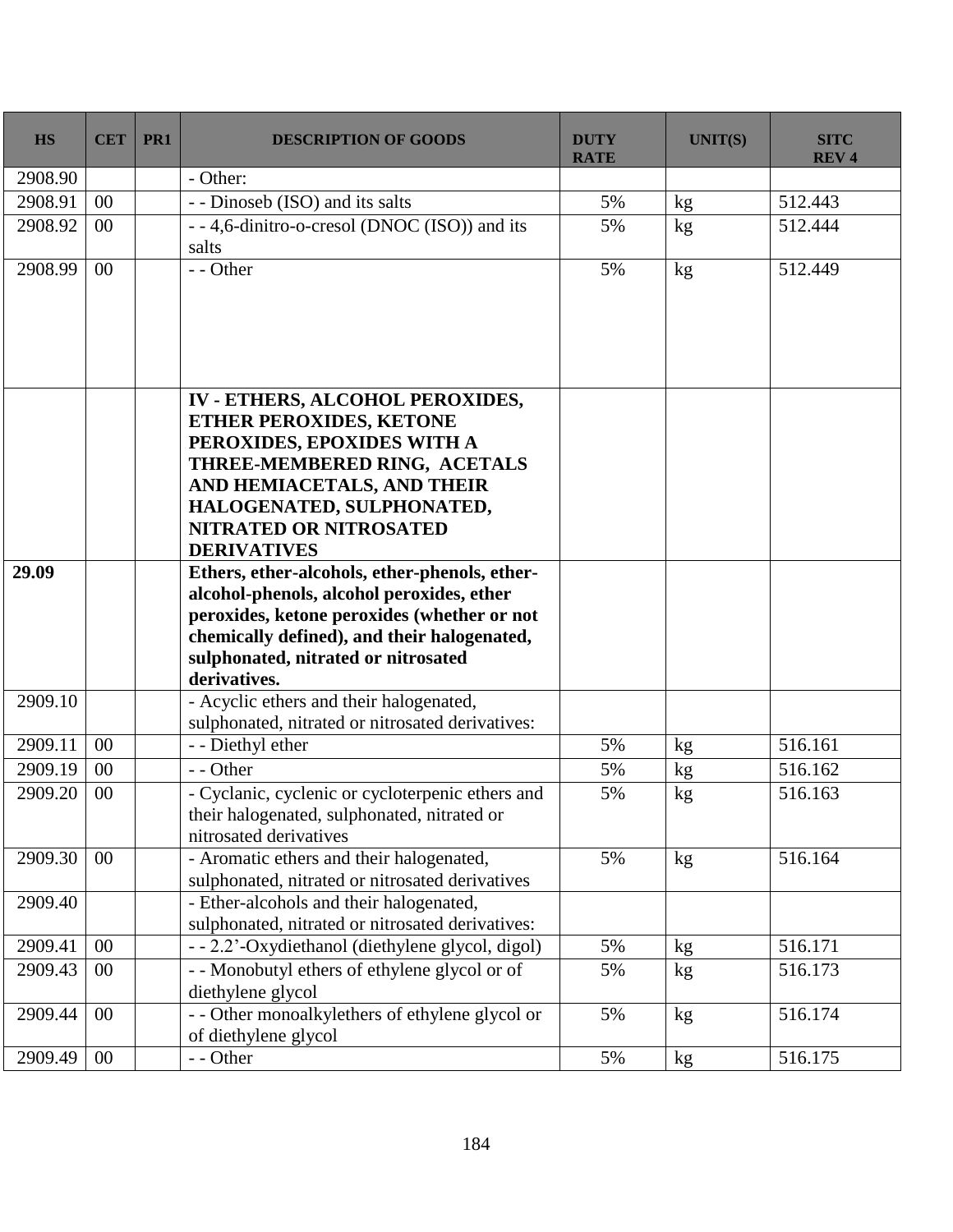| <b>HS</b> | <b>CET</b> | PR1 | <b>DESCRIPTION OF GOODS</b>                                                                                                                                         | <b>DUTY</b><br><b>RATE</b> | <b>UNIT(S)</b> | <b>SITC</b><br><b>REV4</b> |
|-----------|------------|-----|---------------------------------------------------------------------------------------------------------------------------------------------------------------------|----------------------------|----------------|----------------------------|
| 2909.50   | 00         |     | - Ether-phenols, ether-alcohol-phenols and their<br>halogenated, sulphonated, nitrated or nitrosated<br>derivatives                                                 | 5%                         | kg             | 516.176                    |
| 2909.60   | 00         |     | - Alcohol peroxides, ether peroxides, ketone<br>peroxides and their halogenated, sulphonated,<br>nitrated or nitrosated derivatives                                 | 5%                         | kg             | 516.177                    |
| 29.10     |            |     | Epoxides, epoxyalcohols, epoxyphenols and<br>epoxyethers, with a three-membered ring,<br>and their halogenated, sulphonated, nitrated<br>or nitrosated derivatives. |                            |                |                            |
| 2910.10   | 00         |     | - Oxirane (ethylene oxide)                                                                                                                                          | 5%                         | kg             | 516.13                     |
| 2910.20   | 00         |     | - Methyloxirane (propylene oxide)                                                                                                                                   | 5%                         | kg             | 516.14                     |
| 2910.30   | 00         |     | - 1-Chloro-2,3-epoxypropane (epichlorohydrin)                                                                                                                       | 5%                         | kg             | 516.151                    |
| 2910.40   | 00         |     | - Dieldrin (ISO, INN)                                                                                                                                               | 5%                         | kg             | 516.152                    |
| 2910.50   | 00         |     | - Endrin (ISO)                                                                                                                                                      | 5%                         | kg             | 516.153                    |
| 2910.90   | 00         |     | - Other                                                                                                                                                             | 5%                         | kg             | 516.159                    |
| 2911.00   | $\bf{00}$  |     | Acetals and hemiacetals, whether or not with<br>other oxygen function, and their halogenated,<br>sulphonated, nitrated or nitrosated<br>derivatives.                | 5%                         | kg             | 516.12                     |
|           |            |     | V - ALDEHYDE-FUNCTION<br><b>COMPOUNDS</b>                                                                                                                           |                            |                |                            |
| 29.12     |            |     | Aldehydes, whether or not with other oxygen<br>function; cyclic polymers of aldehydes;<br>paraformaldehyde.                                                         |                            |                |                            |
| 2912.10   |            |     | - Acyclic aldehydes without other oxygen<br>function:                                                                                                               |                            |                |                            |
| 2912.11   | 00         |     | - - Methanal (formaldehyde)                                                                                                                                         | 5%                         | kg             | 516.211                    |
| 2912.12   | 00         |     | - - Ethanal (acetaldehyde)                                                                                                                                          | 5%                         | kg             | 516.212                    |
| 2912.19   | 00         |     | - - Other                                                                                                                                                           | 5%                         | kg             | 516.219                    |
| 2912.20   |            |     | - Cyclic aldehydes without other oxygen<br>function:                                                                                                                |                            |                |                            |
| 2912.21   | 00         |     | - - Benzaldehyde                                                                                                                                                    | 5%                         | kg             | 516.221                    |
| 2912.29   | 00         |     | - - Other                                                                                                                                                           | 5%                         | kg             | 516.222                    |
| 2912.40   |            |     | - Aldehyde-alcohols, aldehyde-ethers, aldehyde-<br>phenols and aldehydes with other oxygen<br>function:                                                             |                            |                |                            |
| 2912.41   | 00         |     | - - Vanillin (4-hydroxy-3-methoxy-<br>benzaldehyde)                                                                                                                 | 5%                         | kg             | 516.224                    |
| 2912.42   | 00         |     | - - Ethylvanillin (3-ethoxy-4-hydroxy-<br>benzaldehyde)                                                                                                             | 5%                         | kg             | 516.225                    |
| 2912.49   | 00         |     | - - Other                                                                                                                                                           | 5%                         | kg             | 516.226                    |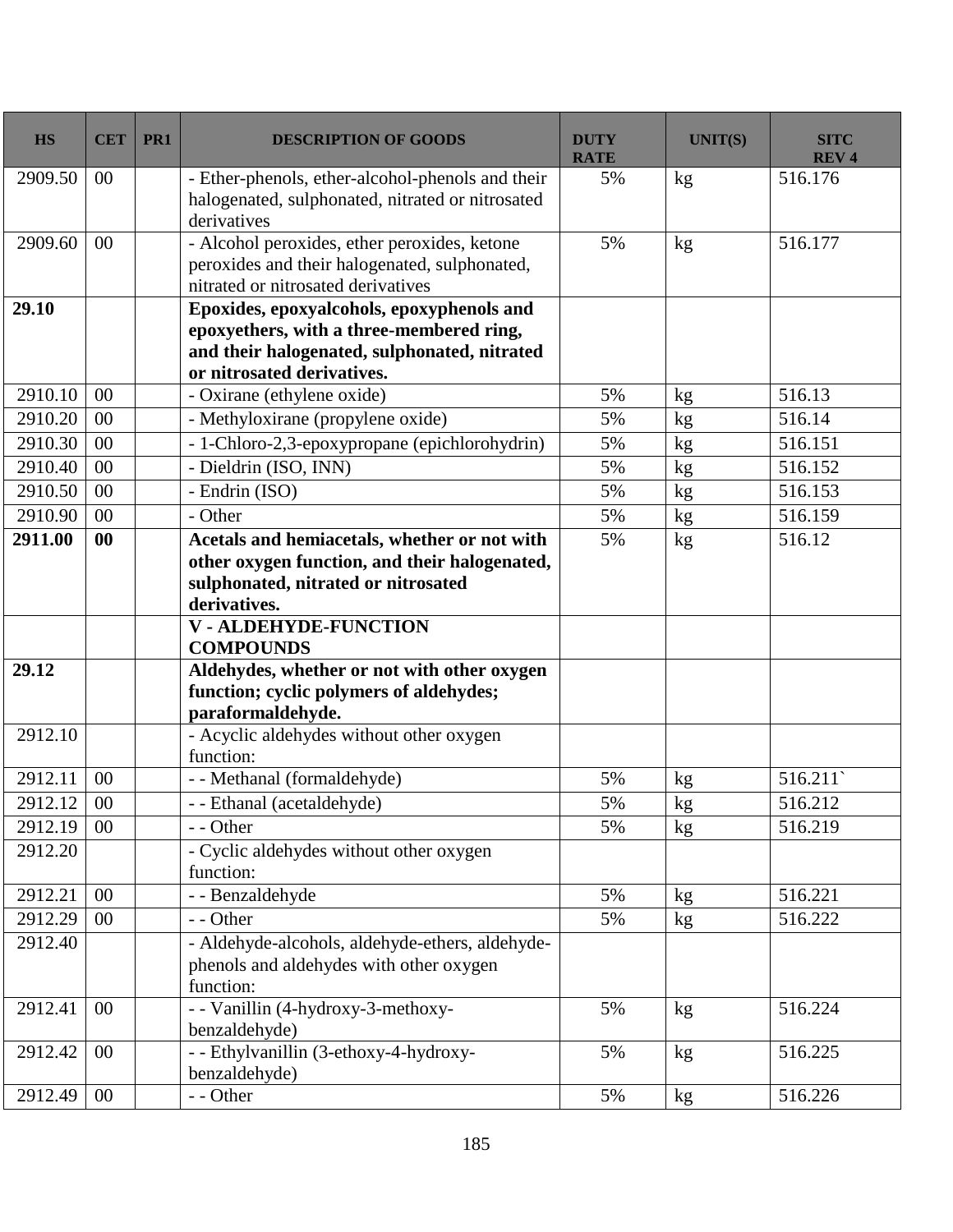| <b>HS</b>  | <b>CET</b> | PR1 | <b>DESCRIPTION OF GOODS</b>                                                              | <b>DUTY</b><br><b>RATE</b> | <b>UNIT(S)</b>      | <b>SITC</b><br><b>REV4</b> |
|------------|------------|-----|------------------------------------------------------------------------------------------|----------------------------|---------------------|----------------------------|
| 2912.50    | $00\,$     |     | - Cyclic polymers of aldehydes                                                           | 5%                         | kg                  | 516.227                    |
| 2912.60    | 00         |     | - Paraformaldehyde                                                                       | 5%                         | kg                  | 516.228                    |
| 29.13      |            |     | Halogenated, sulphonated, nitrated or                                                    | 5%                         | kg                  | 516.26                     |
|            |            |     | nitrosated derivatives of products of heading<br>29.12.                                  |                            |                     |                            |
|            |            |     | <b>VI - KETONE-FUNCTION COMPOUNDS</b><br><b>AND QUINONE-FUNCTION</b><br><b>COMPOUNDS</b> |                            |                     |                            |
| 29.14      |            |     | Ketones and quinones, whether or not with                                                |                            |                     |                            |
|            |            |     | other oxygen function, and their halogenated,                                            |                            |                     |                            |
|            |            |     | sulphonated, nitrated or nitrosated                                                      |                            |                     |                            |
|            |            |     | derivatives.                                                                             |                            |                     |                            |
| 2914.10    |            |     | - Acyclic ketones without other oxygen<br>function:                                      |                            |                     |                            |
| 2914.11    | 00         |     | - - Acetone                                                                              | 5%                         |                     | 516.23                     |
| 2914.12    | 00         |     | - - Butanone (methyl ethyl ketone)                                                       | 5%                         | kg<br>$\mathrm{kg}$ | 516.24                     |
| 2914.13    | 00         |     | - - 4-Methylpentan-2-one (methyl isobutyl                                                | 5%                         |                     | 516.251                    |
|            |            |     | ketone)                                                                                  |                            | kg                  |                            |
| 2914.19    | $00\,$     |     | - - Other                                                                                | 5%                         | kg                  | 516.259                    |
| 2914.20    |            |     | - Cyclanic, cyclenic or cycloterpenic ketones<br>without other oxygen function:          |                            |                     |                            |
| 2914.22    | 00         |     | - - Cyclohexanone and methylcyclohexanones                                               | 5%                         | kg                  | 516.281                    |
| 2914.23    | 00         |     | - - Ionones and methylionones                                                            | 5%                         | kg                  | 516.282                    |
| 2914.29    | 00         |     | - - Other                                                                                | 5%                         | kg                  | 516.289                    |
| 2914.30    |            |     | - Aromatic ketones without other oxygen<br>function:                                     |                            |                     |                            |
| 2914.31    | 00         |     | -- Phenylacetone (phenylpropan-2-one)                                                    | 5%                         | kg                  | 516.291                    |
| 2914.39    | 00         |     | - - Other                                                                                | 5%                         | kg                  | 516.292                    |
| 2914.40 00 |            |     | - Ketone-alcohols and ketone-aldehydes                                                   | 5%                         | $\mathrm{kg}$       | 516.293                    |
| 2914.50    | 00         |     | - Ketone-phenols and ketones with other oxygen                                           | 5%                         | kg                  | 516.294                    |
|            |            |     | function                                                                                 |                            |                     |                            |
| 2914.60    |            |     | - Quinones:                                                                              |                            |                     |                            |
| 2914.61    | 00         |     | - - Anthraquinone                                                                        | 5%                         | kg                  | 516.295                    |
| 2914.62    | 00         |     | - - Coenzyme Q10 (ubidecarenone (INN))                                                   | 5%                         | kg                  | 516.2961                   |
| 2914.69    | 00         |     | - - Other                                                                                | 5%                         | kg                  | 516.296                    |
| 2914.70    |            |     | - Halogenated, sulphonated, nitrated or                                                  |                            | kg                  | 516.297                    |
|            |            |     | nitrosated derivatives                                                                   |                            |                     |                            |
| 2914.71    | 00         |     | - - Chlordecone (ISO)                                                                    | 5%                         | kg                  | 516.297                    |
| 2914.79    | 00         |     | - - Other                                                                                | 5%                         | kg                  | 516.299                    |
|            |            |     | VII - CARBOXYLIC ACIDS AND THEIR<br>ANHYDRIDES, HALIDES, PEROXIDES                       |                            |                     |                            |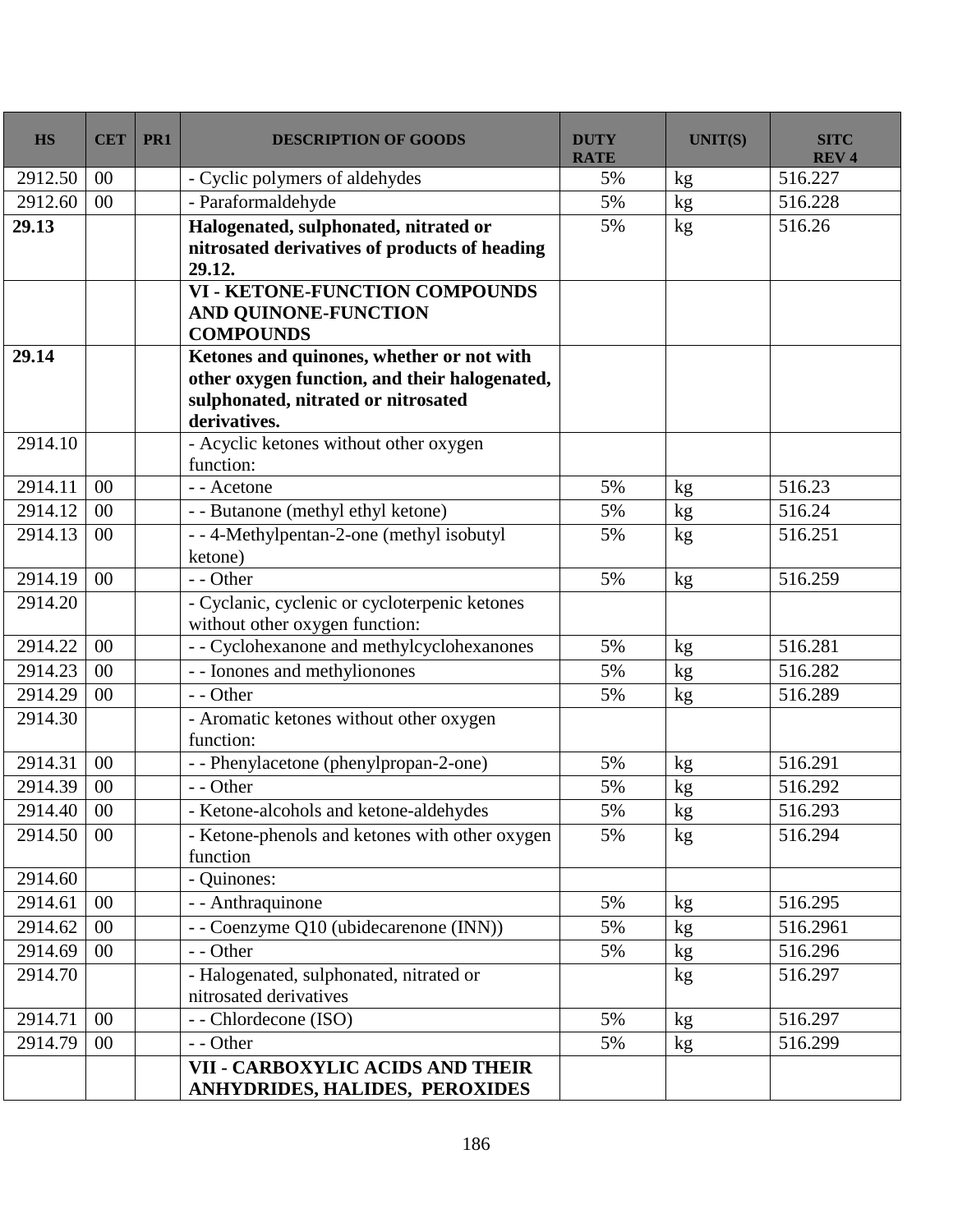| <b>HS</b> | <b>CET</b> | PR1 | <b>DESCRIPTION OF GOODS</b>                                                              | <b>DUTY</b><br><b>RATE</b> | <b>UNIT(S)</b> | <b>SITC</b><br><b>REV4</b> |
|-----------|------------|-----|------------------------------------------------------------------------------------------|----------------------------|----------------|----------------------------|
|           |            |     | AND PEROXYACIDS AND THEIR                                                                |                            |                |                            |
|           |            |     | HALOGE-NATED, SULPHONATED,                                                               |                            |                |                            |
|           |            |     | <b>NITRATED OR NITROSATED</b>                                                            |                            |                |                            |
|           |            |     | <b>DERIVATIVES</b>                                                                       |                            |                |                            |
| 29.15     |            |     | Saturated acyclic monocarboxylic acids and                                               |                            |                |                            |
|           |            |     | their anhydrides, halides, peroxides and<br>peroxyacids; their halogenated, sulphonated, |                            |                |                            |
|           |            |     | nitrated or nitrosated derivatives.                                                      |                            |                |                            |
| 2915.10   |            |     | - Formic acid, its salts and esters:                                                     |                            |                |                            |
| 2915.11   | 00         |     | - - Formic acid                                                                          | Free                       | kg             | 513.741                    |
| 2915.12   | 00         |     | - - Salts of formic acid                                                                 | Free                       | kg             | 513.742                    |
| 2915.13   | 00         |     | - - Esters of formic acid                                                                | Free                       | kg             | 513.743                    |
| 2915.20   |            |     | - Acetic acid and its salts; acetic anhydride:                                           |                            |                |                            |
| 2915.21   | 00         |     | - - Acetic acid                                                                          | 5%                         | kg             | 513.711                    |
| 2915.24   | 00         |     | - - Acetic anhydride                                                                     | Free                       | kg             | 513.714                    |
| 2915.29   | 00         |     | - - Other                                                                                | Free                       | kg             | 513.719                    |
| 2915.30   |            |     | - Esters of acetic acid:                                                                 |                            |                |                            |
| 2915.31   | 00         |     | - - Ethyl acetate                                                                        | Free                       | kg             | 513.721                    |
| 2915.32   | 00         |     | - - Vinyl acetate                                                                        | Free                       | kg             | 513.722                    |
| 2915.33   | 00         |     | - - n-Butyl acetate                                                                      | Free                       | kg             | 513.723                    |
| 2915.36   | 00         |     | - - Dinoseb (ISO) acetate                                                                | Free                       | kg             | 513.724                    |
| 2915.39   | 00         |     | - - Other                                                                                | Free                       | kg             | 513.729                    |
| 2915.40   | 00         |     | - Mono, di-or trichloroacetic acids, their salts                                         | Free                       | kg             | 513.771                    |
|           |            |     | and esters                                                                               |                            |                |                            |
| 2915.50   | 00         |     | - Propionic acid, its salts and esters                                                   | Free                       | kg             | 513.772                    |
| 2915.60   | 00         |     | - Butanoic acids, pentanoic acids, their salts and<br>esters                             | Free                       | kg             | 513.75                     |
| 2915.70   | 00         |     | - Palmitic acid, stearic acid, their salts and esters                                    | Free                       | kg             | 513.76                     |
| 2915.90   | $00\,$     |     | - Other                                                                                  | Free                       | kg             | 513.779                    |
| 29.16     |            |     | Unsaturated acyclic monocarboxylic acids,                                                |                            |                |                            |
|           |            |     | cyclic monocarboxylic acids, their                                                       |                            |                |                            |
|           |            |     | anhydrides, halides, peroxides and                                                       |                            |                |                            |
|           |            |     | peroxyacids; their halogenated, sulphonated,<br>nitrated or nitrosated derivatives.      |                            |                |                            |
| 2916.10   |            |     | - Unsaturated acyclic monocarboxylic acids,                                              |                            |                |                            |
|           |            |     | their anhydrides, halides, peroxides,                                                    |                            |                |                            |
|           |            |     | peroxyacids and their derivatives:                                                       |                            |                |                            |
| 2916.11   | 00         |     | - - Acrylic acid and its salts                                                           | Free                       | kg             | 513.791                    |
| 2916.12   | 00         |     | - - Esters of acrylic acid                                                               | Free                       | kg             | 513.792                    |
| 2916.13   | 00         |     | - - Methacrylic acid and its salts                                                       | Free                       | kg             | 513.731                    |
| 2916.14   | $00\,$     |     | - - Esters of methacrylic acid                                                           | Free                       | kg             | 513.732                    |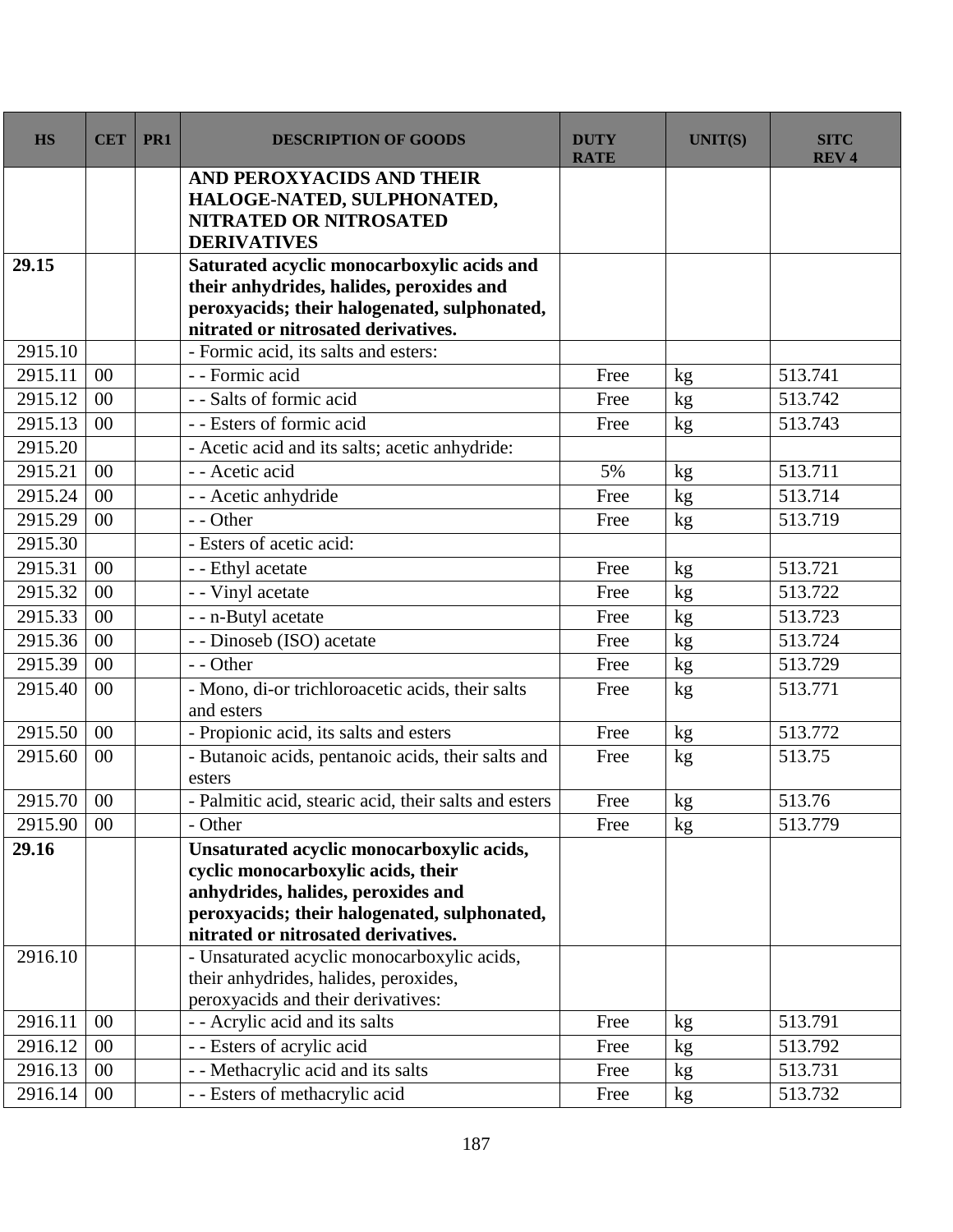| <b>HS</b> | <b>CET</b> | PR <sub>1</sub> | <b>DESCRIPTION OF GOODS</b>                                                                                                                              | <b>DUTY</b><br><b>RATE</b> | <b>UNIT(S)</b> | <b>SITC</b><br><b>REV4</b> |
|-----------|------------|-----------------|----------------------------------------------------------------------------------------------------------------------------------------------------------|----------------------------|----------------|----------------------------|
| 2916.15   | 00         |                 | - - Oleic, linoleic or linolenic acids, their salts<br>and esters                                                                                        | Free                       | kg             | 513.78                     |
| 2916.16   | 00         |                 | - - Binapacryl (ISO)                                                                                                                                     | Free                       | kg             | 513.793                    |
| 2916.19   | 00         |                 | - - Other                                                                                                                                                | Free                       | kg             | 513.793                    |
| 2916.20   | 00         |                 | - Cyclanic, cyclenic or cycloterpenic<br>monocarboxylic acids, their anhydrides,<br>halides, peroxides, peroxyacids and their<br>derivatives.            | Free                       | kg             | 513.794                    |
| 2916.30   |            |                 | - Aromatic monocarboxylic acids, their<br>anhydrides, halides, peroxides, peroxyacids and<br>their derivatives:                                          |                            |                |                            |
| 2916.31   | 00         |                 | - - Benzoic acid, its salts and esters                                                                                                                   | Free                       | kg             | 513.795                    |
| 2916.32   | 00         |                 | - - Benzoyl peroxide and benzoyl chloride                                                                                                                | Free                       | kg             | 513.796                    |
| 2916.34   | 00         |                 | - - Phenylacetic acid and its salts                                                                                                                      | Free                       | kg             | 513.797                    |
| 2916.39   | 00         |                 | - - Other                                                                                                                                                | Free                       | kg             | 513.799                    |
| 29.17     |            |                 | Polycarboxylic acids, their anhydrides,<br>halides, peroxides and peroxyacids; their<br>halogenated, sulphonated, nitrated or<br>nitrosated derivatives. |                            |                |                            |
| 2917.10   |            |                 | - Acyclic polycarboxylic acids, their<br>anhydrides, halides, peroxides, peroxyacids and<br>their derivatives:                                           |                            |                |                            |
| 2917.11   | 00         |                 | - - Oxalic acid, its salts and esters                                                                                                                    | 5%                         | kg             | 513.891                    |
| 2917.12   | 00         |                 | - - Adipic acid, its salts and esters                                                                                                                    | 5%                         | kg             | 513.892                    |
| 2917.13   | 00         |                 | - - Azelaic acid, sebacic acid, their salts and<br>esters                                                                                                | 5%                         | kg             | 513.893                    |
| 2917.14   | 00         |                 | - - Maleic anhydride                                                                                                                                     | 5%                         | $\mathrm{kg}$  | 513.81                     |
| 2917.19   | 00         |                 | - - Other                                                                                                                                                | 5%                         | kg             | 513.894                    |
| 2917.20   | $00\,$     |                 | Cyclanic, cyclenic or cycloterpenic<br>polycarboxylic acids, their anhydrides, halides,<br>peroxides, peroxyacids and their derivatives.                 | 5%                         | kg             | 513.85                     |
| 2917.30   |            |                 | - Aromatic polycarboxylic acids, their<br>anhydrides, halides, peroxides, peroxyacids and<br>their derivatives:                                          |                            |                |                            |
| 2917.32   | 00         |                 | - - Dioctyl orthophthalates                                                                                                                              | 5%                         | kg             | 513.83                     |
| 2917.33   | $00\,$     |                 | - - Dinonyl or didecyl orthophthalates                                                                                                                   | 5%                         | kg             | 513.896                    |
| 2917.34   | 00         |                 | - - Other esters of orthophthalic acid                                                                                                                   | 5%                         | kg             | 513.897                    |
| 2917.35   | 00         |                 | - - Phthalic anhydride                                                                                                                                   | 5%                         | kg             | 513.82                     |
| 2917.36   | $00\,$     |                 | - - Terephthalic acid and its salts                                                                                                                      | 5%                         | kg             | 513.898                    |
| 2917.37   | 00         |                 | - - Dimethyl terephthalate                                                                                                                               | 5%                         | kg             | 513.84                     |
| 2917.39   | 00         |                 | - - Other                                                                                                                                                | 5%                         | kg             | 513.899                    |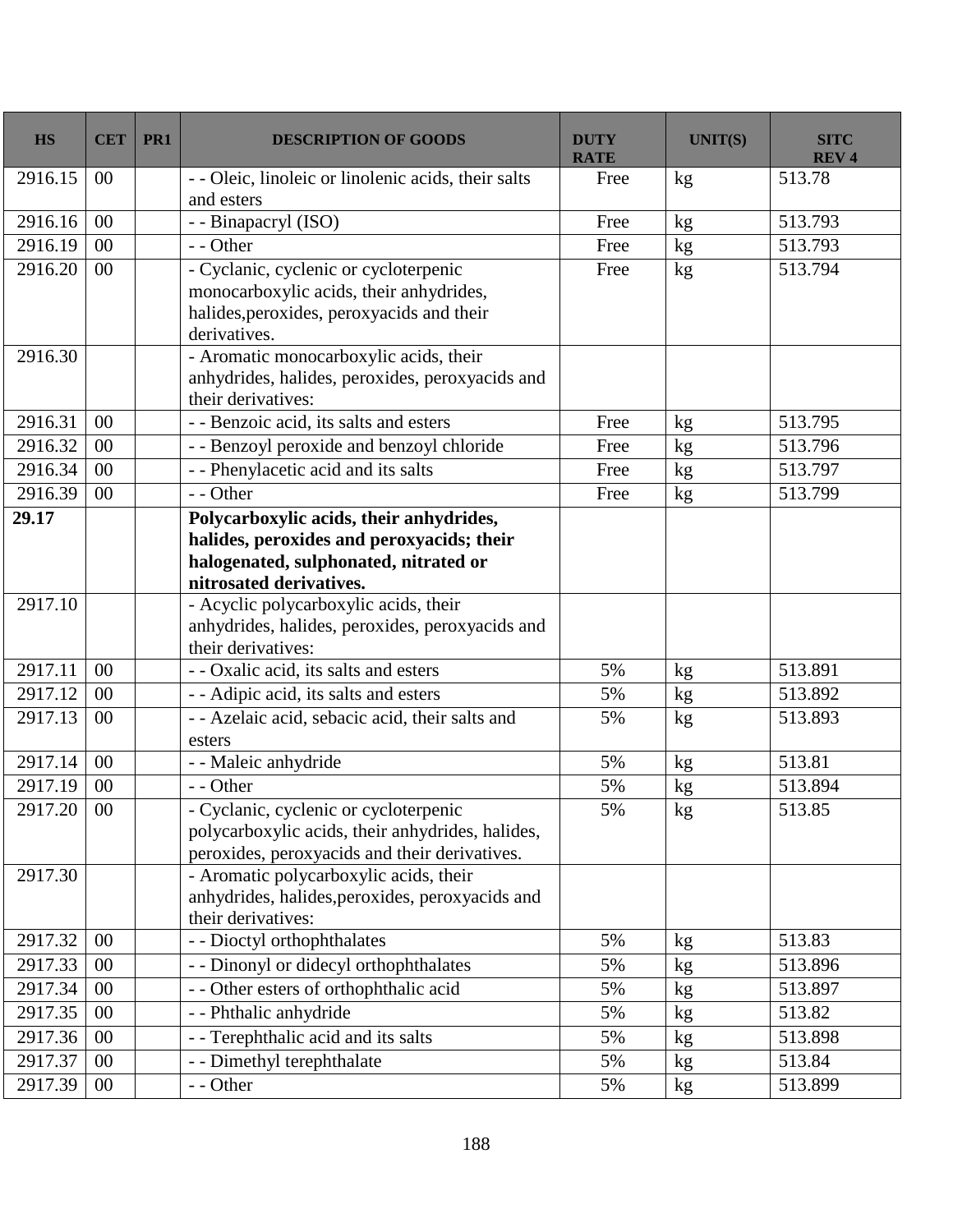| <b>HS</b> | <b>CET</b> | PR1 | <b>DESCRIPTION OF GOODS</b>                                                                                                                                                                | <b>DUTY</b><br><b>RATE</b> | <b>UNIT(S)</b> | <b>SITC</b><br><b>REV4</b> |
|-----------|------------|-----|--------------------------------------------------------------------------------------------------------------------------------------------------------------------------------------------|----------------------------|----------------|----------------------------|
| 29.18     |            |     | Carboxylic acids with additional oxygen<br>function and their anhydrides, halides,<br>peroxides and peroxyacids; their<br>halogenated, sulphonated, nitrated or<br>nitrosated derivatives. |                            |                |                            |
| 2918.10   |            |     | - Carboxylic acids with alcohol function but<br>without other oxygen function, their anhydrides,<br>halides, peroxides, peroxyacids and their<br>derivatives:                              |                            |                |                            |
| 2918.11   | 00         |     | - - Lactic acid, its salts and esters                                                                                                                                                      | Free                       | kg             | 513.911                    |
| 2918.12   | 00         |     | - - Tartaric acid                                                                                                                                                                          | 5%                         | kg             | 513.912                    |
| 2918.13   | $00\,$     |     | - - Salts and esters of tartaric acid                                                                                                                                                      | Free                       | kg             | 513.913                    |
| 2918.14   | 00         |     | - - Citric acid                                                                                                                                                                            | Free                       | kg             | 513.914                    |
| 2918.15   | 00         |     | - - Salts and esters of citric acid                                                                                                                                                        | Free                       | kg             | 513.915                    |
| 2918.16   | 00         |     | - - Gluconic acid, its salts and esters                                                                                                                                                    | Free                       | kg             | 513.921                    |
| 2918.17   | 00         |     | - - 2,2-Diphenyl-2-hydroxyacetic acid (benzilic<br>acid)                                                                                                                                   | Free                       | kg             | 513.923                    |
| 2918.18   | 00         |     | - - Chlorobenzilate (ISO)                                                                                                                                                                  | Free                       | kg             | 513.922                    |
| 2918.19   | 00         |     | - - Other                                                                                                                                                                                  | Free                       | kg             | 513.929                    |
| 2918.20   |            |     | - Carboxylic acids with phenol function but<br>without other oxygen function, their anhydrides,<br>halides, peroxides, peroxyacids and their<br>derivatives:                               |                            |                |                            |
| 2918.21   | 00         |     | - - Salicylic acid and its salts                                                                                                                                                           | Free                       | kg             | 513.931                    |
| 2918.22   | 00         |     | - - O-Acetylsalicylic acid, its salts and esters                                                                                                                                           | Free                       | kg             | 513.932                    |
| 2918.23   | 00         |     | - - Other esters of salicylic acid and their salts                                                                                                                                         | Free                       | kg             | 513.939                    |
| 2918.29   | 00         |     | - - Other                                                                                                                                                                                  | Free                       | kg             | 513.94                     |
| 2918.30   | $00\,$     |     | - Carboxylic acids with aldehyde or ketone<br>function but without other oxygen function,<br>their anhydrides, halides, peroxides,<br>peroxyacids and their derivatives                    | Free                       | kg             | 513.95                     |
| 2918.90   |            |     | - Other:                                                                                                                                                                                   |                            |                |                            |
| 2918.91   | $00\,$     |     | $-2,4,5$ -T (ISO) (2,4,5-trichlorophenoxy-<br>aceticacid), its salts and esters                                                                                                            | Free                       | kg             | 513.961                    |
| 2918.99   | 00         |     | - - Other                                                                                                                                                                                  | Free                       | kg             | 513.969                    |
|           |            |     | <b>VIII - ESTERS OF INORGANIC ACIDS</b>                                                                                                                                                    |                            |                |                            |
|           |            |     | OF NON-METALS AND THEIR- - SALTS,<br>AND THEIR HALOGENATED,                                                                                                                                |                            |                |                            |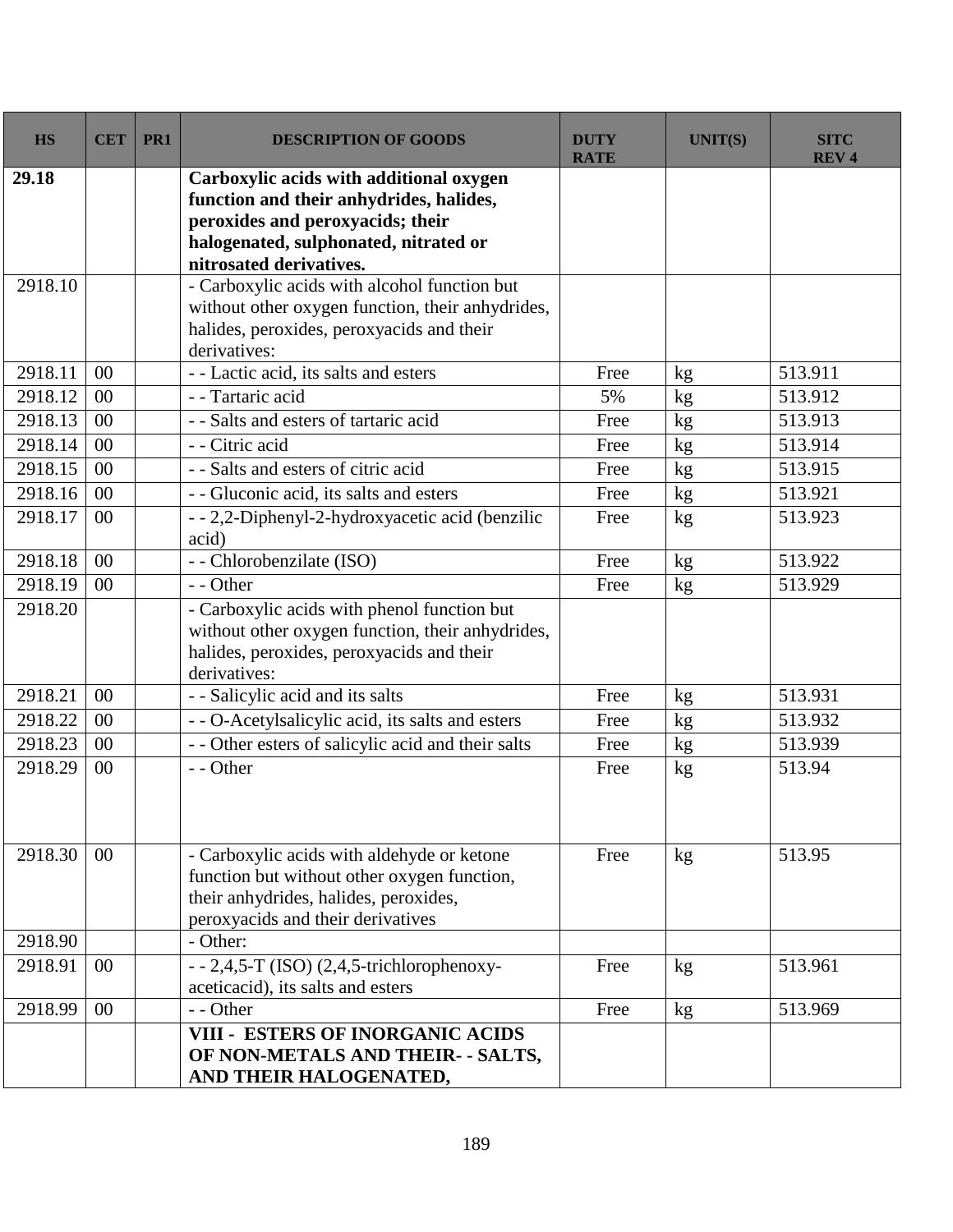| <b>HS</b> | <b>CET</b> | PR1 | <b>DESCRIPTION OF GOODS</b>                                                                     | <b>DUTY</b><br><b>RATE</b> | <b>UNIT(S)</b> | <b>SITC</b><br><b>REV4</b> |
|-----------|------------|-----|-------------------------------------------------------------------------------------------------|----------------------------|----------------|----------------------------|
|           |            |     | SULPHONATED, NITRATED OR                                                                        |                            |                |                            |
|           |            |     | <b>NITROSATED DERIVATIVES</b>                                                                   |                            |                |                            |
| 29.19     |            |     | Phosphoric esters and their salts, including                                                    |                            |                |                            |
|           |            |     | lactophosphates; their halogenated, sulpho-                                                     |                            |                |                            |
|           |            |     | nated, nitrated or nitrosated derivatives.                                                      |                            |                |                            |
| 2919.10   | 00         |     | - Tris (2,3-dibromopropyl) phosphate                                                            | 5%                         | kg             | 516.311                    |
| 2919.90   | 00         |     | - Other                                                                                         | 5%                         | kg             | 516.319                    |
| 29.20     |            |     | Esters of other inorganic acids of non-metals                                                   |                            |                |                            |
|           |            |     | (excluding esters of hydrogen halides) and                                                      |                            |                |                            |
|           |            |     | their salts; their halogenated, sulphonated,                                                    |                            |                |                            |
| 2920.10   |            |     | nitrated or nitrosated derivatives.                                                             |                            |                |                            |
|           |            |     | - Thiophosphoric esters (phosphorothioates) and<br>their salts; their halogenated, sulphonated, |                            |                |                            |
|           |            |     | nitrated or nitrosated derivatives:                                                             |                            |                |                            |
| 2920.11   | 00         |     | - - Parathion (ISO) and parathion-methyl (ISO)                                                  | 5%                         | kg             | 516.391                    |
|           |            |     | (methylparathion)                                                                               |                            |                |                            |
| 2920.19   | 00         |     | - - Other                                                                                       | 5%                         | kg             | 516.392                    |
| 2920.20   |            |     | - Phosphite esters and their salts; their                                                       |                            |                |                            |
|           |            |     | halogenated, sulphonated, nitrated ornitrosated                                                 |                            |                |                            |
|           |            |     | derivatives:                                                                                    |                            |                |                            |
| 2920.21   | 00         |     | - - Dimethyl phosphite                                                                          | 5%                         | kg             | 516.393                    |
| 2920.22   | 00         |     | - - Diethyl phosphite                                                                           | 5%                         | kg             | 516.394                    |
| 2920.23   | 00         |     | - - Trimethyl phosphate                                                                         | 5%                         | kg             | 516.395                    |
| 2920.24   | 00         |     | - - Triethyl phosphite                                                                          | 5%                         | kg             | 516.396                    |
| 2920.29   | 00         |     | - - Other                                                                                       | 5%                         | kg             | 516.397                    |
| 2920.30   | 00         |     | - Endosulfan (ISO)                                                                              | 5%                         | kg             | 516.398                    |
| 2920.90   | 00         |     | - Other                                                                                         | 5%                         | $\mathrm{kg}$  | 516.399                    |
|           |            |     | IX - NITROGEN-FUNCTION COMPOUNDS                                                                |                            |                |                            |
| 29.21     |            |     | Amine-function compounds.                                                                       |                            |                |                            |
| 2921.10   |            |     | - Acyclic monoamines and their derivatives;                                                     |                            |                |                            |
|           |            |     | salts thereof:                                                                                  |                            |                |                            |
|           |            |     |                                                                                                 |                            |                |                            |
| 2921.11   | $00\,$     |     | - - Methylamine, di-or trimethylamine and their                                                 | 5%                         | kg             | 514.511                    |
|           |            |     | salts                                                                                           |                            |                |                            |
| 2921.12   | $00\,$     |     | --2-(N,N-Dimethylamino)ethylchloride                                                            | 5%                         | kg             | 514.512                    |
|           |            |     | hydrochloride                                                                                   |                            |                |                            |
| 2921.13   | $00\,$     |     | --2-(N,N-Diethylamino)ethylchloride                                                             | 5%                         | kg             | 514.513                    |
|           |            |     | hydrochloride                                                                                   |                            |                |                            |
| 2921.14   | $00\,$     |     | --2-(N,N-Diisopropylamino)ethylchloride<br>hydrochloride                                        | 5%                         | kg             | 514.514                    |
| 2921.19   | 00         |     | - - Other                                                                                       | 5%                         |                | 514.519                    |
|           |            |     |                                                                                                 |                            | kg             |                            |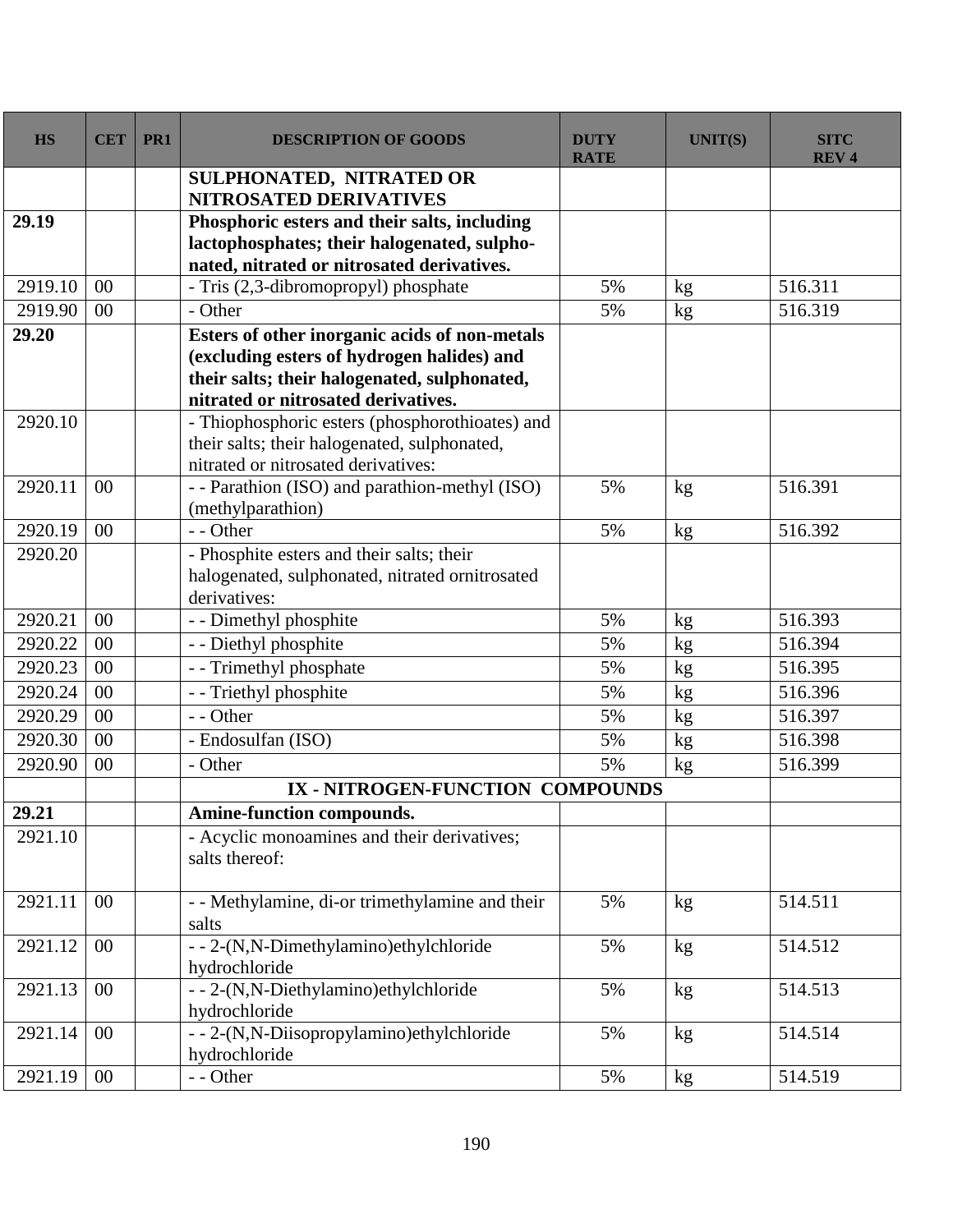| <b>HS</b> | <b>CET</b> | PR1 | <b>DESCRIPTION OF GOODS</b>                                                                                                                                                                                     | <b>DUTY</b><br><b>RATE</b> | <b>UNIT(S)</b> | <b>SITC</b><br><b>REV4</b> |
|-----------|------------|-----|-----------------------------------------------------------------------------------------------------------------------------------------------------------------------------------------------------------------|----------------------------|----------------|----------------------------|
| 2921.20   |            |     | - Acyclic polyamines and their derivatives; salts<br>thereof:                                                                                                                                                   |                            |                |                            |
| 2921.21   | 00         |     | - - Ethylenediamine and its salts                                                                                                                                                                               | 5%                         | kg             | 514.521                    |
| 2921.22   | 00         |     | - - Hexamethylenediamine and its salts                                                                                                                                                                          | 5%                         | kg             | 514.522                    |
| 2921.29   | 00         |     | - - Other                                                                                                                                                                                                       | 5%                         | kg             | 514.529                    |
| 2921.30   | 00         |     | - Cyclanic, cyclenic or cycloterpenic mono-or<br>polyamines, and their derivatives; salts thereof                                                                                                               | 5%                         | kg             | 514.53                     |
| 2921.40   |            |     | - Aromatic monoamines and their derivatives;<br>salts thereof:                                                                                                                                                  |                            |                |                            |
| 2921.41   | 00         |     | - - Aniline and its salts                                                                                                                                                                                       | 5%                         | kg             | 514.541                    |
| 2921.42   | 00         |     | - - Aniline derivatives and their salts                                                                                                                                                                         | 5%                         | kg             | 514.542                    |
| 2921.43   | 00         |     | - - Toluidines and their derivatives; salts thereof                                                                                                                                                             | 5%                         | kg             | 514.543                    |
| 2921.44   | 00         |     | - - Diphenylamine and its derivatives; salts<br>thereof                                                                                                                                                         | 5%                         | kg             | 514.544                    |
| 2921.45   | 00         |     | - - 1-Napthylamine (alpha-napthylamine), 2-<br>naphthylamine (beta-napthylamine) and their<br>derivatives; salts thereof                                                                                        | 5%                         | kg             | 514.545                    |
| 2921.46   | 00         |     | - - Amfetamine (INN), benzfetamine (INN),<br>dexamfetamine (INN), etilamfetamine (INN),<br>fencamfamin (INN), lefetamine (INN),<br>levamfetamine (INN), mefenorex (INN) and<br>phentermine (INN); salts thereof | 5%                         | kg             | 514.546                    |
| 2921.49   | 00         |     | - - Other                                                                                                                                                                                                       | 5%                         | kg             | 514.549                    |
| 2921.50   |            |     | - Aromatic polyamines and their derivatives;<br>salts thereof:                                                                                                                                                  |                            |                |                            |
| 2921.51   | 00         |     | - - o-, m-, p-Phenylenediamine,<br>diaminotoluenes, and their derivatives; salts<br>thereof                                                                                                                     | 5%                         | kg             | 514.551                    |
| 2921.59   | 00         |     | - - Other                                                                                                                                                                                                       | 5%                         | kg             | 514.559                    |
| 29.22     |            |     | Oxygen-function amino-compounds.                                                                                                                                                                                |                            |                |                            |
| 2922.10   |            |     | - Amino-alcohols, other than those containing<br>more than one kind of oxygen function, their<br>ethers and esters; salts thereof:                                                                              |                            |                |                            |
| 2922.11   | 00         |     | - - Monoethanolamine and its salts                                                                                                                                                                              | 5%                         | kg             | 514.611                    |
| 2922.12   | 00         |     | - - Diethanolamine and its salts                                                                                                                                                                                | 5%                         | kg             | 514.612                    |
| 2922.14   | 00         |     | - - Dextropropoxyphene (INN) and its salts                                                                                                                                                                      | 5%                         | kg             | 514.614                    |
| 2922.15   | 00         |     | - - Triethanolamine                                                                                                                                                                                             | 5%                         | kg             | 514.615                    |
| 2922.16   | $00\,$     |     | - - Diethanolammonium perfluorooctane<br>sulphonate                                                                                                                                                             | 5%                         | kg             | 514.616                    |
| 2922.17   | 00         |     | - - Methyldiethanolamine and<br>ethyldiethanolamine                                                                                                                                                             | 5%                         | kg             | 514.617                    |
| 2922.18   | 00         |     | --2-(N,N-Diisopropylamino)ethanol                                                                                                                                                                               | 5%                         | kg             | 514.618                    |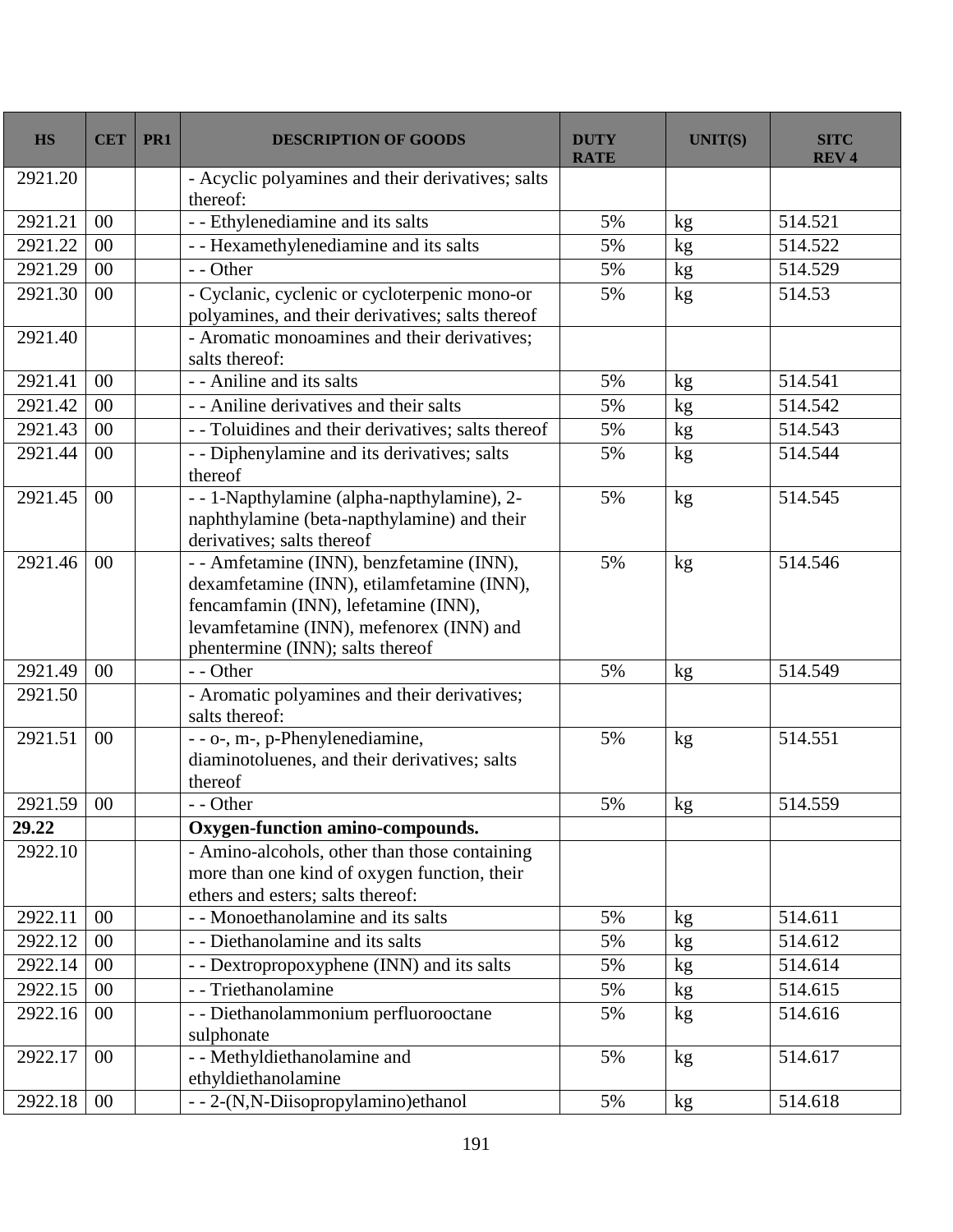| <b>HS</b> | <b>CET</b> | PR1 | <b>DESCRIPTION OF GOODS</b>                                                                                                                                    | <b>DUTY</b><br><b>RATE</b> | <b>UNIT(S)</b> | <b>SITC</b><br><b>REV4</b> |
|-----------|------------|-----|----------------------------------------------------------------------------------------------------------------------------------------------------------------|----------------------------|----------------|----------------------------|
| 2922.19   | 00         |     | - - Other                                                                                                                                                      | 5%                         | kg             | 514.619                    |
| 2922.20   |            |     | - Amino-naphthols and other amino-phenols,<br>other than those containing more than one kind<br>of oxygen function, their ethers and esters; salts<br>thereof: |                            |                |                            |
| 2922.21   | 00         |     | - - Aminohydroxynaphthalenesulphonic acids<br>and their salts                                                                                                  | 5%                         | kg             | 514.621                    |
| 2922.29   | 00         |     | - - Other                                                                                                                                                      | 5%                         | kg             | 514.629                    |
| 2922.30   |            |     | - Amino-aldeydes, amino-ketones and amino<br>quinones, other than those containing more than<br>one kind of oxygen function; salts thereof:                    |                            |                |                            |
| 2922.31   | 00         |     | - - Amfepramone (INN), methadone (INN) and<br>normethadone (INN); salts thereof                                                                                | 5%                         | kg             | 514.631                    |
| 2922.39   | $00\,$     |     | - - Other                                                                                                                                                      | 5%                         | kg             | 514.639                    |
| 2922.40   |            |     | - Amino-acids, other than those containing more<br>than one kind of oxygen function, and their<br>esters; salts thereof:                                       |                            |                |                            |
| 2922.41   | 00         |     | - - Lysine and its esters; salts thereof                                                                                                                       | 5%                         | kg             | 514.641                    |
| 2922.42   | 00         |     | - - Glutamic acid and its salts                                                                                                                                | 5%                         | kg             | 514.642                    |
| 2922.43   | 00         |     | - - Anthranilic acid and its salts                                                                                                                             | 5%                         | kg             | 514.651                    |
| 2922.44   | 00         |     | - Tilidine (INN) and its salts                                                                                                                                 | 5%                         | kg             | 514.652                    |
| 2922.49   | 00         |     | - - Other                                                                                                                                                      | 5%                         | kg             | 514.659                    |
| 2922.50   | 00         |     | - Amino-alcohol-phenols, amino-acid-phenols<br>and other amino-compounds with oxygen<br>function                                                               | 5%                         | kg             | 514.67                     |
| 29.23     |            |     | Quaternary ammonium salts and<br>hydroxides; lecithins and other<br>phosphoaminolipids, whether or not<br>chemically defined.                                  |                            |                |                            |
| 2923.10   | 00         |     | - Choline and its salts                                                                                                                                        | 5%                         | kg             | 514.811                    |
| 2923.20   | $00\,$     |     | - Lecithins and other phosphoaminolipids                                                                                                                       | 5%                         | kg             | 514.812                    |
| 2923.30   | $00\,$     |     | - Tetraethylammonium perfluorooctane<br>sulphonate                                                                                                             | 5%                         | kg             | 514.813                    |
| 2923.40   | $00\,$     |     | - Didecyldimethylammonium perfluorooctane<br>sulphonate                                                                                                        | 5%                         | kg             | 514.814                    |
| 2923.90   | $00\,$     |     | - Other                                                                                                                                                        | 5%                         | kg             | 514.819                    |
| 29.24     |            |     | Carboxyamide-function compounds; amide-<br>function compounds of carbonic acid.                                                                                |                            |                |                            |
| 2924.10   |            |     | - Acyclic amides (including acyclic carbamates)<br>and their derivatives; salts thereof:                                                                       |                            |                |                            |
| 2924.11   | 00         |     | - - Meprobamate (INN)                                                                                                                                          | 5%                         | kg             | 514.78                     |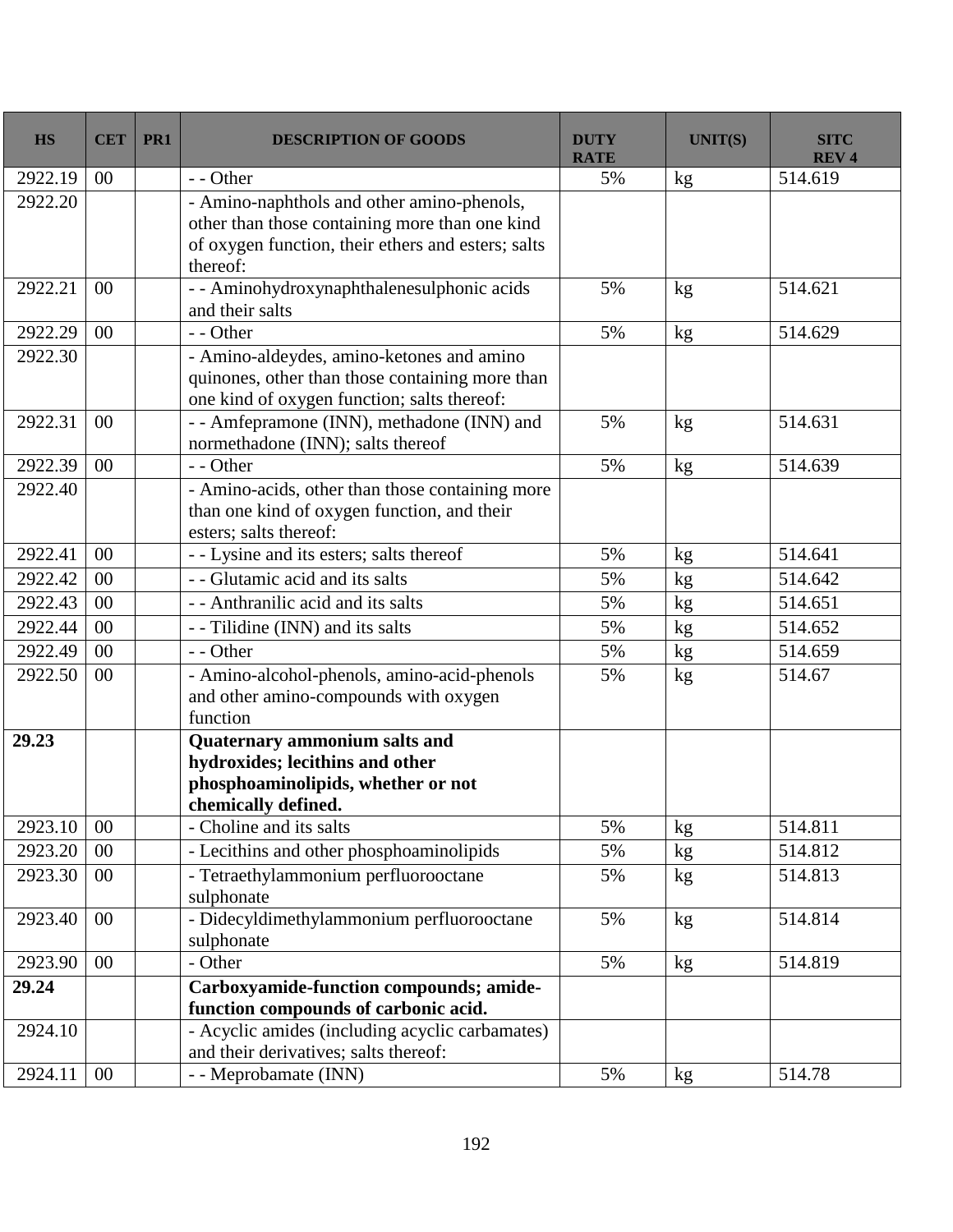| <b>HS</b> | <b>CET</b> | PR1 | <b>DESCRIPTION OF GOODS</b>                                                                                          | <b>DUTY</b><br><b>RATE</b> | <b>UNIT(S)</b> | <b>SITC</b><br><b>REV4</b> |
|-----------|------------|-----|----------------------------------------------------------------------------------------------------------------------|----------------------------|----------------|----------------------------|
| 2924.12   | 00         |     | - - Fluoroacetamide (ISO), monocrotophos<br>(ISO) and phosphamidon (ISO)                                             | 5%                         | kg             | 514.712                    |
| 2924.19   | 00         |     | - - Other                                                                                                            | 5%                         | kg             | 514.72                     |
| 2924.20   |            |     | - Cyclic amides (including cyclic carbamates)<br>and their derivatives; salts thereof:                               |                            |                |                            |
| 2924.21   | 00         |     | - - Ureines and their derivatives; salts thereof                                                                     | 5%                         | kg             | 514.73                     |
| 2924.23   | 00         |     | - - 2-Acetamidobenzoic acid (N-                                                                                      | 5%                         | kg             | 514.74                     |
|           |            |     | acetylanthranillic acid) and its salts                                                                               |                            |                |                            |
| 2924.24   | 00         |     | - - Ethinamate (INN)                                                                                                 | 5%                         | kg             | 514.75                     |
| 2924.25   | 00         |     | - - Alachlor (ISO)                                                                                                   | 5%                         | kg             | 514.793                    |
| 2924.29   | 00         |     | - - Other                                                                                                            | 5%                         | kg             | 514.799                    |
| 29.25     |            |     | <b>Carboxyimide-function compounds</b>                                                                               |                            |                |                            |
|           |            |     | (including saccharin and its salts) and imine-                                                                       |                            |                |                            |
|           |            |     | function compounds.                                                                                                  |                            |                |                            |
| 2925.10   |            |     | - Imides and their derivatives; salts thereof:                                                                       |                            |                |                            |
| 2925.11   | 00         |     | - - Saccharin and its salts                                                                                          | 5%                         | kg             | 514.821                    |
| 2925.12   | 00         |     | - - Glutethimide (INN)                                                                                               | 5%                         | kg             | 514.822                    |
| 2925.19   | 00         |     | - - Other                                                                                                            | 5%                         | kg             | 514.829                    |
| 2925.20   |            |     | - Imines and their derivatives; salts thereof:                                                                       |                            |                |                            |
| 2925.21   | 00         |     | - - Chlordimeform (ISO)                                                                                              | 5%                         | kg             | 514.822                    |
| 2925.29   | 00         |     | - - Other                                                                                                            | 5%                         | kg             | 514.824                    |
| 29.26     |            |     | Nitrile-function compounds.                                                                                          |                            |                |                            |
| 2926.10   | 00         |     | - Acrylonitrile                                                                                                      | 5%                         | kg             | 514.83                     |
| 2926.20   | 00         |     | - 1-Cyanoguanidine (dicyandiamide)                                                                                   | 5%                         | kg             | 514.841                    |
| 2926.30   | 00         |     | - Fenproporex (INN) and its salts; methadone<br>(INN) intermediate (4-cyano-2- dimethylamino-<br>4,4-diphenylbutane) | 5%                         | kg             | 514.842                    |
| 2926.40   | 00         |     | - alpha-Phenylacetoacetonitrile                                                                                      | 5%                         | kg             | 514.843                    |
| 2926.90   | $00\,$     |     | - Other                                                                                                              | 5%                         | kg             | 514.849                    |
| 2927.00   | $\bf{00}$  |     | Diazo-, azo- or azoxy-compounds.                                                                                     | 5%                         | kg             | 514.85                     |
| 2928.00   | 00         |     | Organic derivatives of hydrazine or of<br>hydroxylamine.                                                             | 5%                         | kg             | 514.86                     |
| 29.29     |            |     | Compounds with other nitrogen function.                                                                              |                            |                |                            |
| 2929.10   | 00         |     | - Isocyanates                                                                                                        | 5%                         | kg             | 514.891                    |
| 2929.90   | 00         |     | - Other                                                                                                              | 5%                         | kg             | 514.899                    |
|           |            |     |                                                                                                                      |                            |                |                            |
|           |            |     | X - ORGANO-INORGANIC COMPOUNDS,<br>HETEROCYCLIC COMPOUNDS,                                                           |                            |                |                            |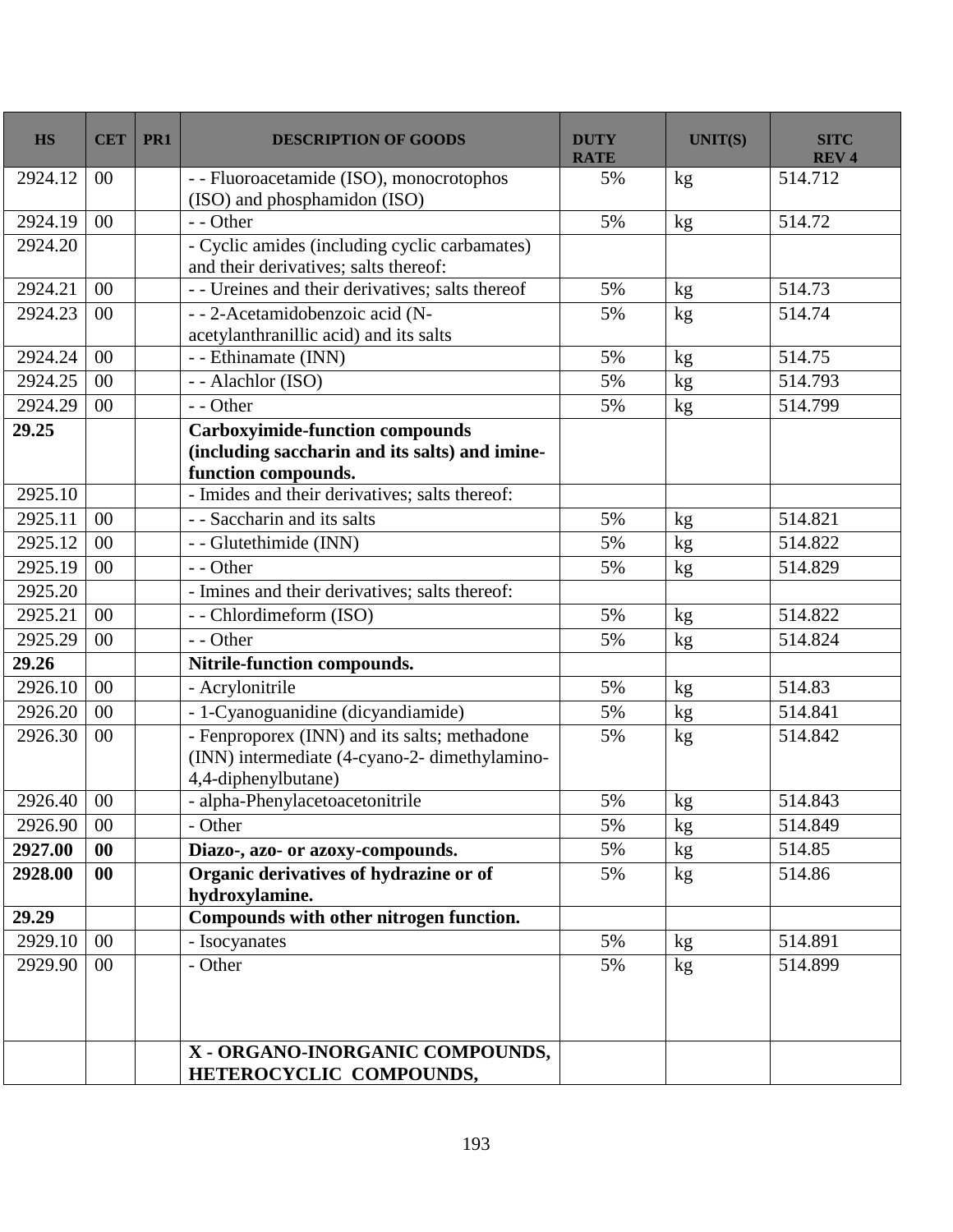| <b>HS</b> | <b>CET</b> | PR <sub>1</sub> | <b>DESCRIPTION OF GOODS</b>                                                                       | <b>DUTY</b><br><b>RATE</b> | <b>UNIT(S)</b> | <b>SITC</b><br><b>REV4</b> |
|-----------|------------|-----------------|---------------------------------------------------------------------------------------------------|----------------------------|----------------|----------------------------|
|           |            |                 | NUCLEIC ACIDS AND THEIR SALTS,<br><b>AND SULPHONAMIDES</b>                                        |                            |                |                            |
| 29.30     |            |                 | Organo-sulphur compounds.                                                                         |                            |                |                            |
| 2930.20   | 00         |                 | - Thiocarbamates and dithiocarbamates                                                             | 5%                         | kg             | 515.42                     |
| 2930.30   | 00         |                 | - Thiuram mono-, di- or tetrasulphides                                                            | 5%                         | kg             | 515.43                     |
| 2930.40   | 00         |                 | - Methionine                                                                                      | 5%                         | kg             | 515.44                     |
| 2930.60   | 00         |                 | - 2-(N,N-Diethylamino)ethanethiol                                                                 | 5%                         | kg             | 515.492                    |
| 2930.70   | 00         |                 | - Bis(2-hydroxyethyl) sulfide (thiodiglycol<br>(INN))                                             | 5%                         | kg             | 515.493                    |
| 2930.80   | 00         |                 | - Aldicarb (ISO), captafol (ISO) and<br>methamidophos (ISO)                                       | 5%                         | kg             | 515.494                    |
| 2930.90   | 00         |                 | - Other                                                                                           | 5%                         | kg             | 515.495                    |
| 29.31     |            |                 | Other organo-inorganic compounds.                                                                 |                            |                |                            |
| 2931.10   | 00         |                 | - Tetramethyl lead and tetraethyl lead                                                            | 5%                         | kg             | 515.51                     |
| 2931.20   | 00         |                 | - Tributyltin compounds                                                                           | 5%                         | kg             | 515.52                     |
| 2931.30   |            |                 | - Other organo-phosphorous derivatives:                                                           |                            |                |                            |
| 2931.31   | 00         |                 | - - Dimethyl methylphosphonate                                                                    | 5%                         | kg             | 515.531                    |
| 2931.32   | 00         |                 | - - Dimethyl propylphosphonate                                                                    | 5%                         | kg             | 515.532                    |
| 2931.33   | 00         |                 | - - Diethyl ethylphosphonate                                                                      | 5%                         | kg             | $\overline{515.533}$       |
| 2931.34   | 00         |                 | - - Sodium 3-(trihydroxysilyl)propyl<br>methylphosphonate                                         | 5%                         | kg             | 515.534                    |
| 2931.35   | 00         |                 | - - 2,4,6-Tripropyl-1,3,5,2,4,6-<br>trioxatriphosphinane 2,4,6-trioxide                           | 5%                         | kg             | 515.535                    |
| 2931.36   | 00         |                 | $-$ - (5-Ethyl-2-methyl-2-oxido-1,3,2-<br>dioxaphosphinan-5-yl)methyl methyl<br>methylphosphonate | 5%                         | kg             | 515.536                    |
| 2931.37   | 00         |                 | $-$ - Bis[(5-ethyl-2-methyl-2-oxido-1,3,2-<br>dioxaphosphinan-5-yl)methyl]<br>methylphosphonate   | 5%                         | kg             | 515.537                    |
| 2931.38   | 00         |                 | - - Salt of methylphosphonic acid and<br>(aminoiminomethyl)urea (1:1)                             | 5%                         | kg             | 515.538                    |
| 2931.39   | 00         |                 | - - Other                                                                                         | 5%                         | kg             | 515.539                    |
| 2931.90   | 00         |                 | - Other                                                                                           | 5%                         | kg             | 515.59                     |
| 29.32     |            |                 | Heterocyclic compounds with oxygen hetero-<br>atom(s) only.                                       |                            |                |                            |
| 2932.10   |            |                 | - Compounds containing an unfused furan ring<br>(whether or not hydrogenated) in the structure:   |                            |                |                            |
| 2932.11   | 00         |                 | - - Tetrahydrofuran                                                                               | 5%                         | kg             | 515.691                    |
| 2932.12   | 00         |                 | --2-Furaldehyde (furfuraldehyde)                                                                  | 5%                         | kg             | 515.692                    |
| 2932.13   | $00\,$     |                 | - - Furfuryl alcohol and tetrahydrofurfuryl<br>alcohol                                            | 5%                         | kg             | 515.693                    |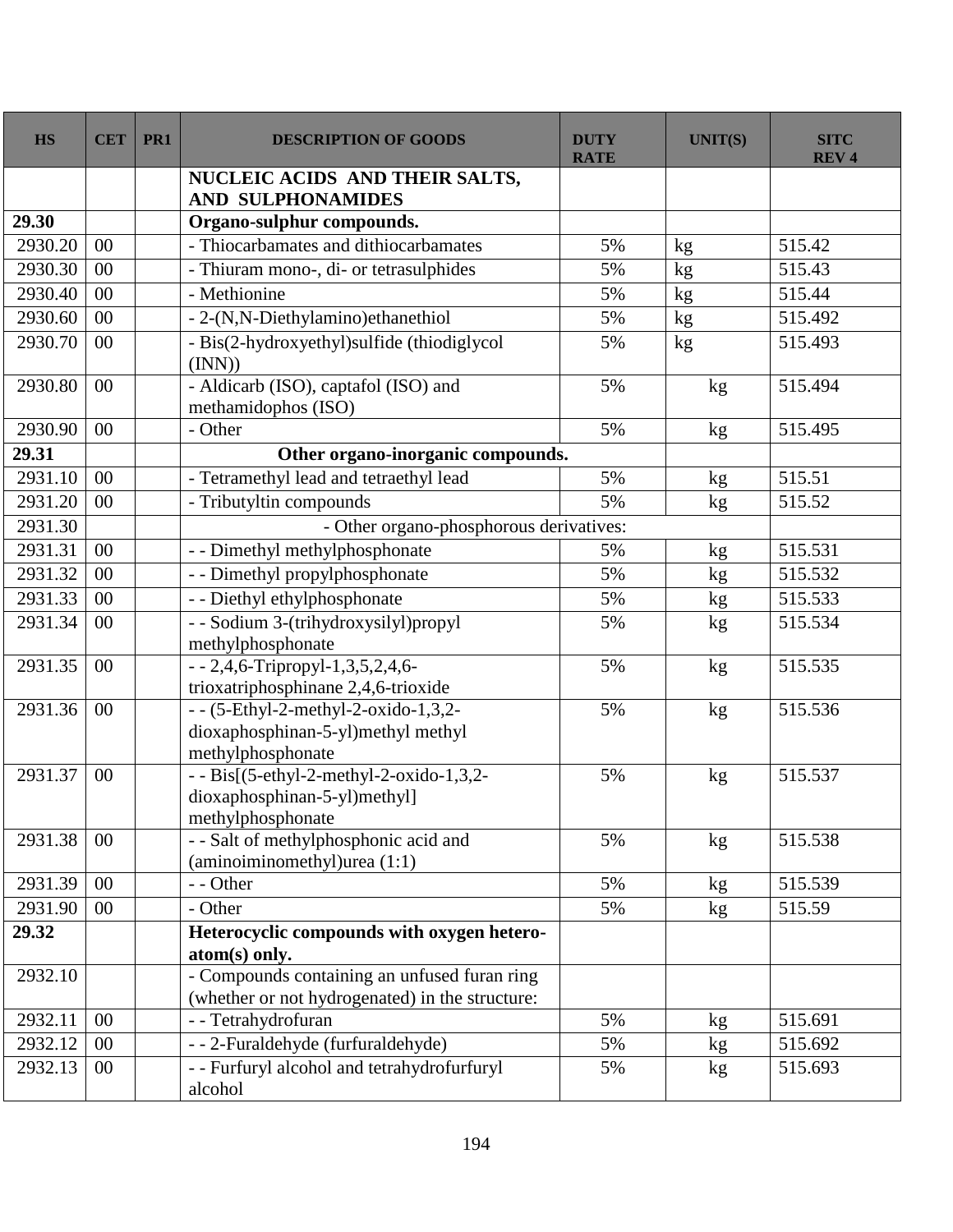| <b>HS</b>        | <b>CET</b> | PR1 | <b>DESCRIPTION OF GOODS</b>                                                                                                                                                                                                                                                                                                                                                                                                                   | <b>DUTY</b><br><b>RATE</b> | <b>UNIT(S)</b>  | <b>SITC</b><br><b>REV4</b> |
|------------------|------------|-----|-----------------------------------------------------------------------------------------------------------------------------------------------------------------------------------------------------------------------------------------------------------------------------------------------------------------------------------------------------------------------------------------------------------------------------------------------|----------------------------|-----------------|----------------------------|
| 2932.14          | 00         |     | - - Sucralose                                                                                                                                                                                                                                                                                                                                                                                                                                 | 5%                         | kg              | 515.6991                   |
| 2932.19          | 00         |     | - - Other                                                                                                                                                                                                                                                                                                                                                                                                                                     | 5%                         | kg              | 515.694                    |
| 2932.20          | 00         |     | - Lactones                                                                                                                                                                                                                                                                                                                                                                                                                                    | 5%?                        | kg              | 515.63                     |
| 2932.90          |            |     | - Other:                                                                                                                                                                                                                                                                                                                                                                                                                                      |                            |                 |                            |
| 2932.91          | 00         |     | - - Isosafrole                                                                                                                                                                                                                                                                                                                                                                                                                                | 5%                         | $\mathrm{kg}$   | 515.695                    |
| 2932.92          | 00         |     | --1-(1,3-benzodioxol-5-yl) propan-2-one                                                                                                                                                                                                                                                                                                                                                                                                       | 5%                         | kg              | 515.696                    |
| 2932.93          | 00         |     | - - Piperonal                                                                                                                                                                                                                                                                                                                                                                                                                                 | 5%                         | kg              | 515.697                    |
| 2932.94          | 00         |     | - - Safrole                                                                                                                                                                                                                                                                                                                                                                                                                                   | 5%                         | kg              | 515.698                    |
| 2932.95          | 00         |     | - - Tetrahydrocannabinols (all isomers)                                                                                                                                                                                                                                                                                                                                                                                                       | 5%                         | kg              | 515.64                     |
| 2932.99          | 00         |     | - - Other                                                                                                                                                                                                                                                                                                                                                                                                                                     | 5%                         | kg              | 515.699                    |
| 29.33<br>2933.10 |            |     | Heterocyclic compounds with nitrogen<br>hetero-atom(s) only.<br>- Compounds containing an unfused pyrazole<br>ring (whether or not hydrogenated) in the                                                                                                                                                                                                                                                                                       |                            |                 |                            |
|                  |            |     | structure:                                                                                                                                                                                                                                                                                                                                                                                                                                    |                            |                 |                            |
| 2933.11          | 00         |     | - - Phenazone (antipyrin) and its derivatives                                                                                                                                                                                                                                                                                                                                                                                                 | 5%                         | kg              | 515.711                    |
| 2933.19          | 00         |     | - - Other                                                                                                                                                                                                                                                                                                                                                                                                                                     | 5%                         | kg              | 515.719                    |
| 2933.20          |            |     | - Compounds containing an unfused imidazole ring (whether or not hydrogenated) in the<br>structure:                                                                                                                                                                                                                                                                                                                                           |                            |                 |                            |
| 2933.21          | 00         |     | - - Hydantoin and its derivatives                                                                                                                                                                                                                                                                                                                                                                                                             | 5%                         | kg              | 515.72                     |
| 2933.29          | 00         |     | - - Other                                                                                                                                                                                                                                                                                                                                                                                                                                     | 5%                         | kg              | 515.73                     |
| 2933.30          |            |     | - Compounds containing an unfused pyridine<br>ring (whether or not hydrogenated) in the<br>structure:                                                                                                                                                                                                                                                                                                                                         |                            |                 |                            |
| 2933.31          | 00         |     | - - Pyridine and its salts                                                                                                                                                                                                                                                                                                                                                                                                                    | 5%                         | kg              | 515.741                    |
| 2933.32          | 00         |     | - - Piperidine and its salts                                                                                                                                                                                                                                                                                                                                                                                                                  | 5%                         | kg              | 515.742                    |
| 2933.33          | 00         |     | - - Alfentanil (INN), anileridine (INN),<br>bezitramide (INN), bromazepam (INN),<br>difenoxin (INN), diphenoxylate (INN),<br>dipipanone (INN), fentanyl (INN), pethidine<br>ketobemidone (INN), methylphenidate (INN),<br>pentazocine (INN), pethidine (INN), pethidine<br>intermediate A, phencyclidine (INN), PCP),<br>phenoperidine (INN), pipradrol (INN),<br>piritramide (INN), propiram (INN) and<br>trimeperidine (INN); salts thereof | 5%                         | kg              | 515.743                    |
| 2933.39          | 00         |     | - - Other                                                                                                                                                                                                                                                                                                                                                                                                                                     | 5%                         | kg              | 515.749                    |
| 2933.40          |            |     | - Compounds containing in the structure a<br>quinoline or isoquinoline ring-system (whether<br>or not hydrogenated) not further fused:                                                                                                                                                                                                                                                                                                        |                            |                 |                            |
| 2933.41          | 00         |     | - - Levorphanol (INN) and its salts.                                                                                                                                                                                                                                                                                                                                                                                                          | 5%                         | kg <sub>2</sub> | 515.744                    |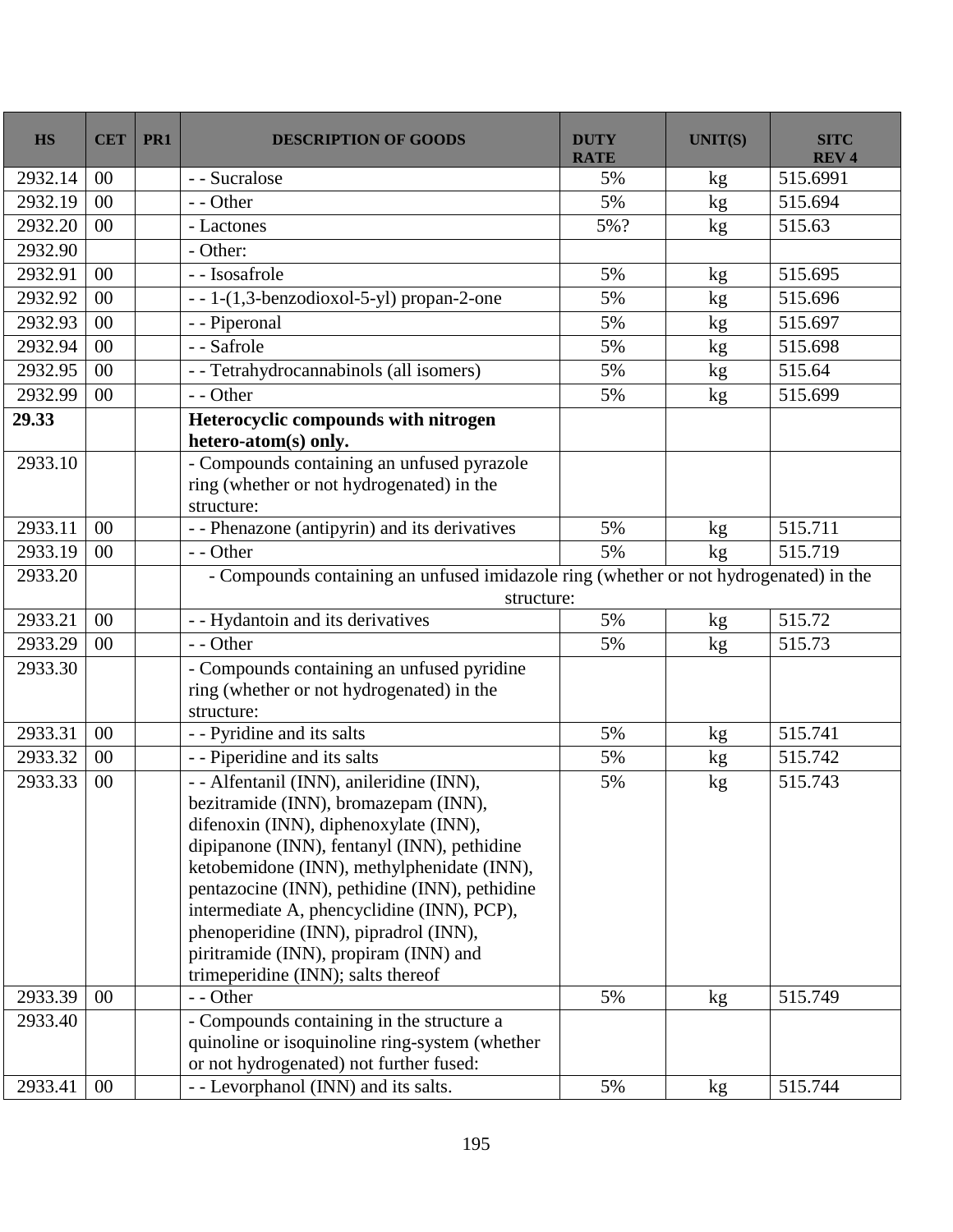| <b>HS</b> | <b>CET</b> | PR1 | <b>DESCRIPTION OF GOODS</b>                                                                                                                                                                                                                                                                                                                                                                                                                                                                                                                                                          | <b>DUTY</b><br><b>RATE</b> | <b>UNIT(S)</b>  | <b>SITC</b><br><b>REV4</b> |
|-----------|------------|-----|--------------------------------------------------------------------------------------------------------------------------------------------------------------------------------------------------------------------------------------------------------------------------------------------------------------------------------------------------------------------------------------------------------------------------------------------------------------------------------------------------------------------------------------------------------------------------------------|----------------------------|-----------------|----------------------------|
| 2933.49   | 00         |     | - - Other                                                                                                                                                                                                                                                                                                                                                                                                                                                                                                                                                                            | 5%                         | kg              | 515.759                    |
| 2933.50   |            |     | - Compounds containing a pyrimidine ring<br>(whether or not hydrogenated) or piperazine<br>ring in the structure:                                                                                                                                                                                                                                                                                                                                                                                                                                                                    |                            |                 |                            |
| 2933.52   | 00         |     | - - Malonylurea (barbituric acid) and its salts                                                                                                                                                                                                                                                                                                                                                                                                                                                                                                                                      | 5%                         | kg              | 515.761                    |
| 2933.53   | 00         |     | - - Allobarbital (INN), amobarbital (INN),<br>barbital (INN), butalbital (INN), butobarbital,<br>cyclobarbital (INN), methylphenobarbital<br>(INN), pentobarbital (INN), phenobarbital<br>(INN), secbutabarbital (INN), secobarbital<br>(INN) and vinylbital (INN); salts thereof                                                                                                                                                                                                                                                                                                    | 5%                         | kg              | 515.746                    |
| 2933.54   | 00         |     | - - Other derivatives of malonylurea (barbituric<br>acid); salts thereof                                                                                                                                                                                                                                                                                                                                                                                                                                                                                                             | 5%                         | kg              | 515.747                    |
| 2933.55   | 00         |     | - - Loprazolam (INN), mecloqualone (INN),<br>methaqualone (INN) and zipeprol (INN); salts<br>thereof                                                                                                                                                                                                                                                                                                                                                                                                                                                                                 | 5%                         | kg              | 515.748                    |
| 2933.59   | 00         |     | - - Other                                                                                                                                                                                                                                                                                                                                                                                                                                                                                                                                                                            | 5%                         | kg              | 515.762                    |
| 2933.60   |            |     | - Compounds containing an unfused triazine<br>ring (whether or not hydrogenated) in the<br>structure:                                                                                                                                                                                                                                                                                                                                                                                                                                                                                |                            |                 |                            |
| 2933.61   | 00         |     | - - Melamine                                                                                                                                                                                                                                                                                                                                                                                                                                                                                                                                                                         | 5%                         | kg              | 515.763                    |
| 2933.69   | 00         |     | - - Other                                                                                                                                                                                                                                                                                                                                                                                                                                                                                                                                                                            | 5%                         | kg              | 515.769                    |
| 2933.70   |            |     | - Lactams:                                                                                                                                                                                                                                                                                                                                                                                                                                                                                                                                                                           |                            |                 |                            |
| 2933.71   | 00         |     | - - 6-Hexanelactam (epsilon-caprolactam)                                                                                                                                                                                                                                                                                                                                                                                                                                                                                                                                             | 5%                         | kg              | 515.611                    |
| 2933.72   | 00         |     | - - Clobazam (INN) and methyprylon (INN)                                                                                                                                                                                                                                                                                                                                                                                                                                                                                                                                             | 5%                         | kg              | 515.612                    |
| 2933.79   | 00         |     | - - Other lactams                                                                                                                                                                                                                                                                                                                                                                                                                                                                                                                                                                    | 5%                         | kg              | 515.619                    |
| 2933.90   |            |     | - Other:                                                                                                                                                                                                                                                                                                                                                                                                                                                                                                                                                                             |                            |                 |                            |
| 2933.91   | 00         |     | - - Alprazolam (INN), camazepam (INN),<br>chlordiazepoxide (INN), clonazepam (INN),<br>clorazepate, delorazepam (INN), diazepam<br>(INN), estazolam (INN), ethyl loflazepate<br>(INN), fludiazepam (INN), flunitrazepam<br>(INN), flurazepam (INN), halazepam (INN),<br>lorazepam (INN), lormetazepam (INN),<br>mazindol (INN), medazepam (INN), midazolam<br>(INN), nimetazepam (INN), nitrazepam (INN),<br>nordazepam (INN), oxazepam (INN),<br>pinazepam (INN), prazepam (INN),<br>pyrovalerone (INN), temazepam (INN),<br>tetrazepam (INN) and triazolam (INN); salts<br>thereof | 5%                         | kg              | 515.81                     |
| 2933.92   | $00\,$     |     | - - Azinphos-methyl (ISO)                                                                                                                                                                                                                                                                                                                                                                                                                                                                                                                                                            | 5%                         | kg <sub>2</sub> | 515.772                    |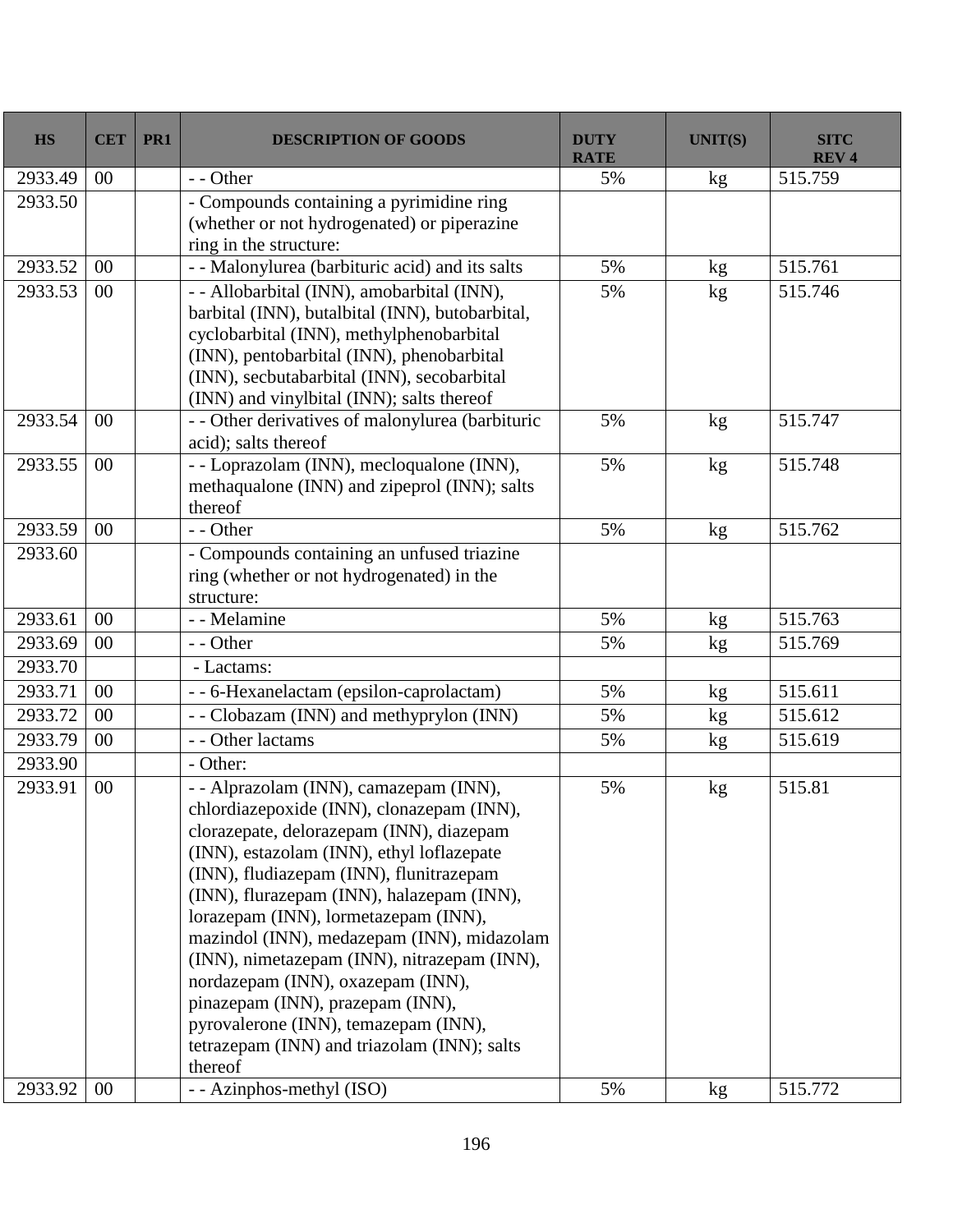| <b>HS</b> | <b>CET</b> | PR1 | <b>DESCRIPTION OF GOODS</b>                                                                                                                                                                                                                                                           | <b>DUTY</b><br><b>RATE</b> | <b>UNIT(S)</b> | <b>SITC</b><br><b>REV4</b> |
|-----------|------------|-----|---------------------------------------------------------------------------------------------------------------------------------------------------------------------------------------------------------------------------------------------------------------------------------------|----------------------------|----------------|----------------------------|
| 2933.99   | 00         |     | - - Other                                                                                                                                                                                                                                                                             | 5%                         | kg             | 515.82                     |
| 29.34     |            |     | Nucleic acids and their salts, whether or not<br>chemically defined; other heterocyclic<br>compounds.                                                                                                                                                                                 |                            |                |                            |
| 2934.10   | 00         |     | - Compounds containing an unfused thiazole<br>ring (whether or not hydrogenated) in the<br>structure                                                                                                                                                                                  | 5%                         | kg             | 515.791                    |
| 2934.20   | 00         |     | - Compounds containing in the structure a<br>benzothiazole ring-system (whether or not<br>hydrogenated), not further fused                                                                                                                                                            | 5%                         | kg             | 515.792                    |
| 2934.30   | 00         |     | - Compounds containing in the structure a<br>phenothiazine ring-system (whether or not<br>hydrogenated), not further fused                                                                                                                                                            | 5%                         | kg             | 515.78                     |
| 2934.90   |            |     | - Other:                                                                                                                                                                                                                                                                              |                            |                |                            |
| 2934.91   | 00         |     | - - Aminorex (INN), brotizolam (INN),<br>clotiazepam (INN), cloxazolam (INN),<br>dextromoramide (INN), haloxazolam (INN),<br>ketazolam (INN), mesocarb (INN), oxazolam<br>(INN), pemoline (INN), phendimetrazine<br>(INN), phenmetrazine (INN) and sufentanil<br>(INN); salts thereof | 5%                         | kg             | 515.811                    |
| 2934.99   | 00         |     | - - Other                                                                                                                                                                                                                                                                             | 5%                         | kg             | 515.812                    |
| 29.35     |            |     | <b>Sulphonamides</b>                                                                                                                                                                                                                                                                  |                            |                |                            |
| 2935.10   | 00         |     | - N-Methylperfluorooctane sulphonamide                                                                                                                                                                                                                                                | 5%                         | kg             | 515.811                    |
| 2935.20   | 00         |     | - N-Ethylperfluorooctane sulphonamide                                                                                                                                                                                                                                                 | 5%                         | kg             | 515.812                    |
| 2935.30   | 00         |     | - N-Ethyl-N-(2-hydroxyethyl) perfluorooctane<br>sulphonamide                                                                                                                                                                                                                          | 5%                         | kg             | 515.813                    |
| 2935.40   | 00         |     | - N-(2-Hydroxyethyl)-N-methylperfluorooctane<br>sulphonamide                                                                                                                                                                                                                          | 5%                         | kg             | 515.814                    |
| 2935.50   | $00\,$     |     | - Other perfluorooctane sulphonamides                                                                                                                                                                                                                                                 | 5%                         | kg             | 515.815                    |
| 2935.90   | 00         |     | - Other                                                                                                                                                                                                                                                                               | 5%                         | kg             | 515.819                    |
|           |            |     | XI - PROVITAMINS, VITAMINS AND<br><b>HORMONES</b>                                                                                                                                                                                                                                     |                            |                |                            |
| 29.36     |            |     | Provitamins and vitamins, natural or<br>reproduced by synthesis (including natural<br>concentrates), derivatives thereof used<br>primarily as vitamins, and intermixtures of<br>the foregoing, whether or not in any solvent.<br>-Vitamins and their derivatives, unmixed:            |                            |                |                            |
| 2936.21   | $00\,$     |     | - - Vitamins A and their derivatives                                                                                                                                                                                                                                                  | 5%                         |                | 541.12                     |
| 2936.22   | 00         |     | - - Vitamin B1 and its derivatives                                                                                                                                                                                                                                                    | 5%                         | kg             | 541.131                    |
|           |            |     | - - Vitamin B2 and its derivatives                                                                                                                                                                                                                                                    |                            | kg             | 541.132                    |
| 2936.23   | $00\,$     |     |                                                                                                                                                                                                                                                                                       | 5%                         | kg             |                            |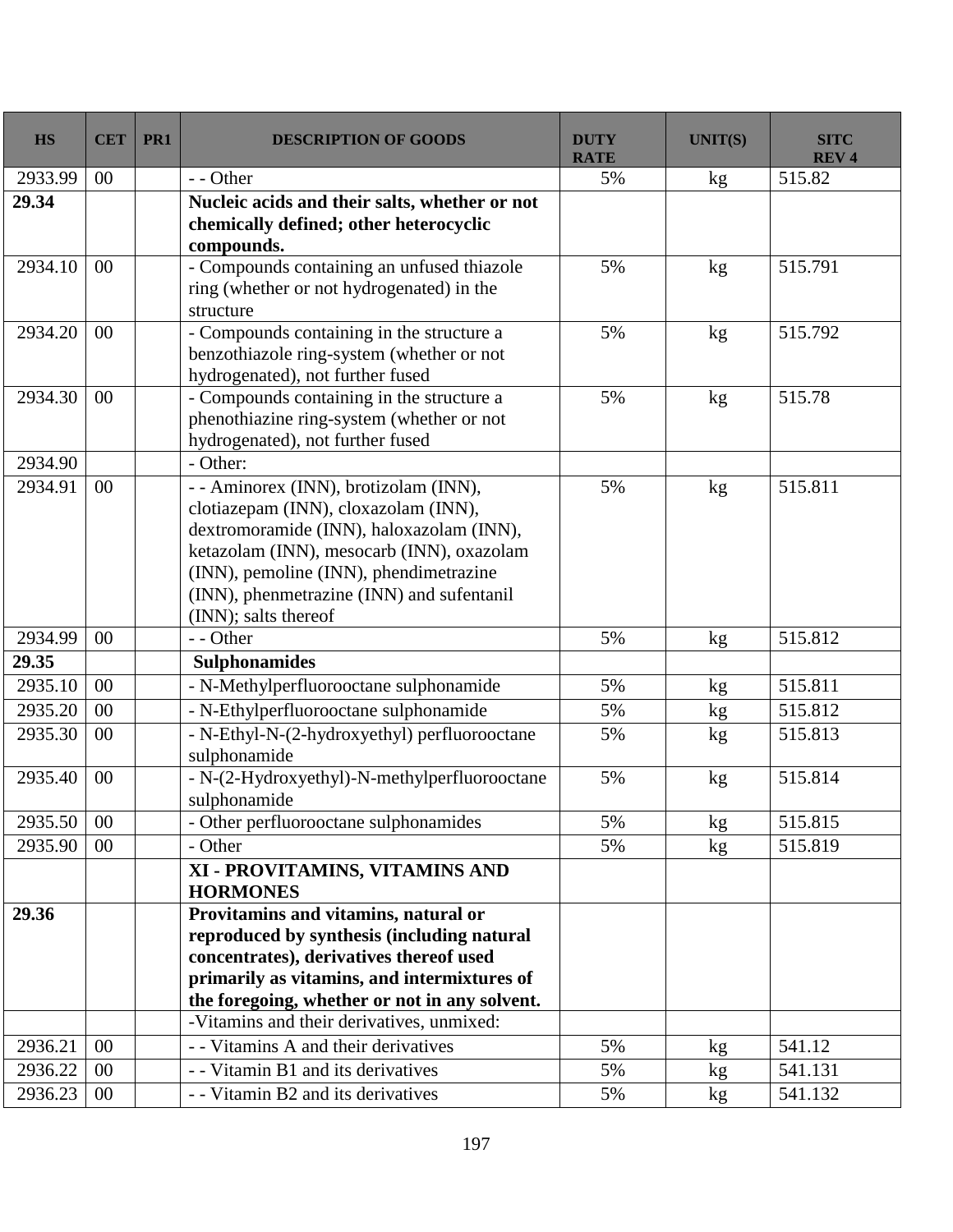| <b>HS</b> | <b>CET</b> | PR1 | <b>DESCRIPTION OF GOODS</b>                                                                                                                         | <b>DUTY</b><br><b>RATE</b> | <b>UNIT(S)</b> | <b>SITC</b><br><b>REV4</b> |
|-----------|------------|-----|-----------------------------------------------------------------------------------------------------------------------------------------------------|----------------------------|----------------|----------------------------|
| 2936.24   | $00\,$     |     | - - D-or DL-Pantothenic acid (Vitamin B3 or<br>Vitamin B5) and its derivatives                                                                      | 5%                         | kg             | 541.133                    |
| 2936.25   | 00         |     | - - Vitamin B6 and its derivatives                                                                                                                  | 5%                         | kg             | 541.134                    |
| 2936.26   | 00         |     | - - Vitamin B12 and its derivatives                                                                                                                 | 5%                         | kg             | 541.135                    |
| 2936.27   | 00         |     | - Vitamin C and its derivatives                                                                                                                     | 5%                         | kg             | 541.14                     |
| 2936.28   | 00         |     | - - Vitamin E and its derivatives                                                                                                                   | 5%                         | kg             | 541.15                     |
| 2936.29   | 00         |     | - - Other vitamins and their derivatives                                                                                                            | 5%                         | kg             | 541.16                     |
| 2936.90   | 00         |     | - Other, including natural concentrates                                                                                                             | 5%                         | kg             | 541.17                     |
| 29.37     |            |     | Hormones, prostaglandins, thromboxanes                                                                                                              |                            |                |                            |
|           |            |     | and leukotrienes, natural or reproduced by                                                                                                          |                            |                |                            |
|           |            |     | synthesis; derivatives and structural                                                                                                               |                            |                |                            |
|           |            |     | analogues thereof, including chain modified                                                                                                         |                            |                |                            |
|           |            |     | polypeptides, used primarily as hormones.                                                                                                           |                            |                |                            |
| 2937.10   |            |     | - Polypeptide hormones, protein hormones and                                                                                                        |                            |                |                            |
|           |            |     | glycoprotein hormones, their derivatives and                                                                                                        |                            |                |                            |
|           |            |     | structural analogues:                                                                                                                               |                            |                |                            |
| 2937.11   | 00         |     | - - Somatotropin, its derivatives and structural                                                                                                    | 5%                         | kg             | 541.21                     |
|           |            |     | analogues.                                                                                                                                          |                            |                |                            |
| 2937.12   | 00         |     | - - Insulin and its salts.                                                                                                                          | 5%                         | kg             | 541.22                     |
| 2937.19   | 00         |     | - - Other                                                                                                                                           | 5%                         | kg             | 541.29                     |
| 2937.20   |            |     | - Steroidal hormones, their derivatives and<br>structural analogues:                                                                                |                            |                |                            |
| 2937.21   | 00         |     | - - Cortisone, hydrocortisone, prednisone<br>(dehydrohydrocortisone) and prednisolone<br>(dehydrocortisone)                                         | 5%                         | kg             | 541.531                    |
| 2937.22   | 00         |     | - - Halogenated derivatives of corticosteroidal<br>hormones                                                                                         | 5%                         | kg             | 541.532                    |
| 2937.23   | 00         |     | - - Oestrogens and progestogens                                                                                                                     | 5%                         | kg             | 541.533                    |
| 2937.29   | $00\,$     |     | $-$ - Other                                                                                                                                         | 5%                         | $\mathrm{kg}$  | 541.539                    |
| 2937.50   | $00\,$     |     | - Prostaglandins, thromboxanes and<br>leukotrienes, their derivatives and structural<br>analogues                                                   | 5%                         | kg             | 541.544                    |
| 2937.90   | $00\,$     |     | - Other                                                                                                                                             | 5%                         | kg             | 541.549                    |
|           |            |     | XII - GLYCOSIDES AND ALKALOIDS,<br><b>NATURAL OR REPRODUCED BY</b><br>SYNTHESIS, AND THEIR SALTS,<br>ETHERS, ESTERS AND OTHER<br><b>DERIVATIVES</b> |                            |                |                            |
| 29.38     |            |     | Glycosides, natural or reproduced by                                                                                                                |                            |                |                            |
|           |            |     | synthesis, and their salts, ethers, esters and<br>other derivatives.                                                                                |                            |                |                            |
| 2938.10   | $00\,$     |     | - Rutoside (rutin) and its derivatives                                                                                                              | 5%                         | kg             | 541.611                    |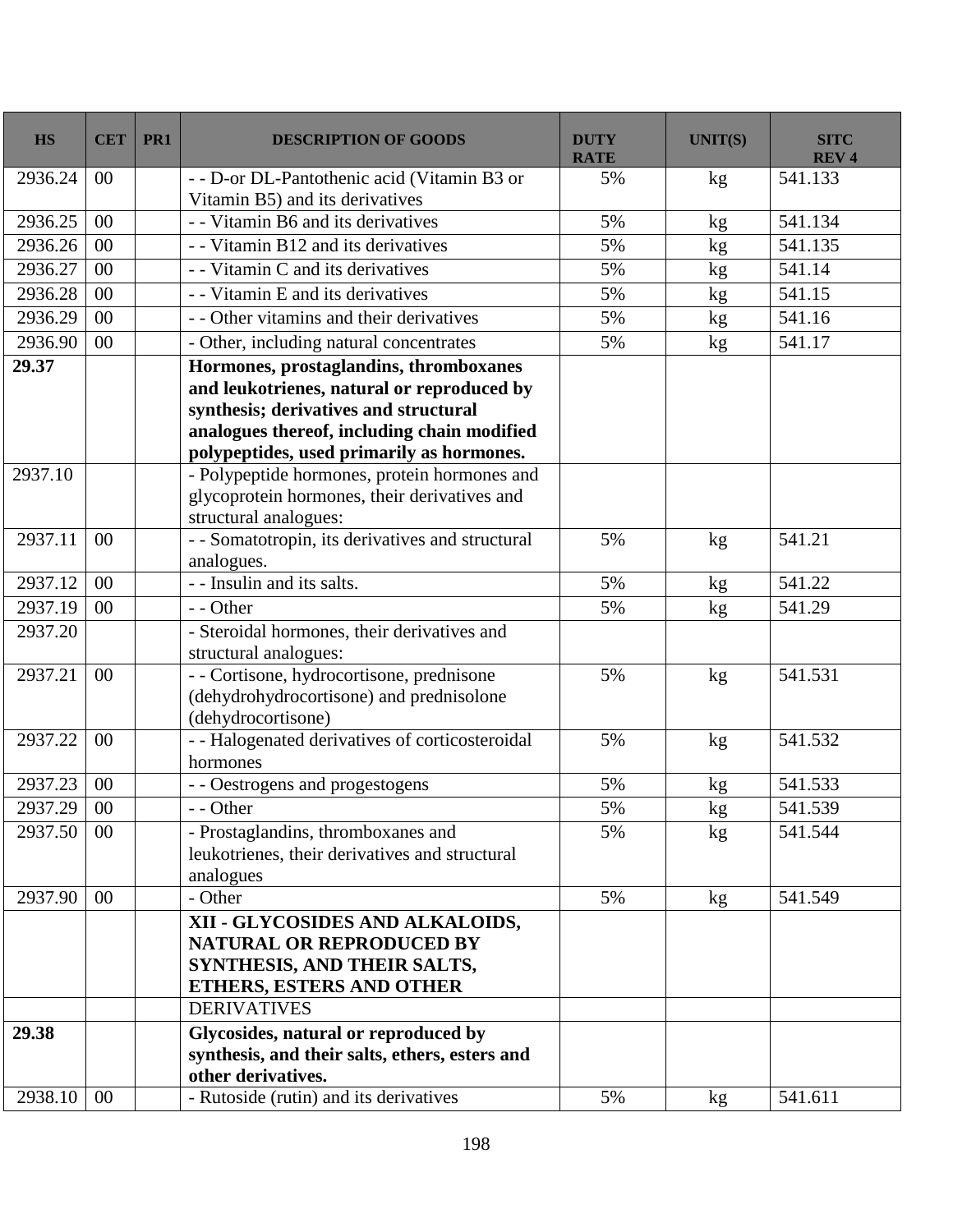| <b>HS</b> | <b>CET</b> | PR1 | <b>DESCRIPTION OF GOODS</b>                                                                                                                                                                                                                                                                                           | <b>DUTY</b><br><b>RATE</b> | <b>UNIT(S)</b>  | <b>SITC</b><br><b>REV4</b> |
|-----------|------------|-----|-----------------------------------------------------------------------------------------------------------------------------------------------------------------------------------------------------------------------------------------------------------------------------------------------------------------------|----------------------------|-----------------|----------------------------|
| 2938.90   | 00         |     | - Other                                                                                                                                                                                                                                                                                                               | 5%                         | kg              | 541.619                    |
| 29.39     |            |     | Alkaloids, natural or reproduced by<br>synthesis, and their salts, ethers, esters and<br>other derivatives.                                                                                                                                                                                                           |                            |                 |                            |
| 2939.10   |            |     | - Alkaloids of opium and their derivatives; salts<br>thereof:                                                                                                                                                                                                                                                         |                            |                 |                            |
| 2939.11   | 00         |     | - - Concentrates of poppy straw; buprenorphine<br>(INN), codeine, dihydrocodeine (INN),<br>ethylmorphine, etorphine (INN), heroin,<br>hydrocodone (INN), hydromorphone (INN),<br>morphine, nicomorphine (INN), oxycodone<br>(INN), oxymorphone (INN), pholcodine (INN),<br>thebacon (INN) and thebaine; salts thereof | 5%                         | kg              | 541.65                     |
| 2939.19   | 00         |     | - - Other                                                                                                                                                                                                                                                                                                             | 5%                         | kg              | 541.66                     |
| 2939.20   |            |     | - Alkaloids of cinchona and their derivatives;<br>salts thereof:                                                                                                                                                                                                                                                      |                            |                 |                            |
| 2939.20   | 10         |     | - - - Quinine sulphate                                                                                                                                                                                                                                                                                                | 5%                         | kg              | 541.421                    |
| 2939.20   | 20         |     | - - - Quinine hydrochloride                                                                                                                                                                                                                                                                                           | 5%                         | kg              | 541.422                    |
| 2939.20   | 30         |     | - - - Quinine dihydrochloride                                                                                                                                                                                                                                                                                         | 5%                         | kg              | 541.423                    |
| 2939.20   | 90         |     | $--$ Other                                                                                                                                                                                                                                                                                                            | 5%                         | kg              | 541.429                    |
| 2939.30   | 00         |     | - Caffeine and its salts                                                                                                                                                                                                                                                                                              | 5%                         | kg              | 541.43                     |
| 2939.40   |            |     | - Ephedrines and their salts:                                                                                                                                                                                                                                                                                         |                            |                 |                            |
| 2939.41   | 00         |     | - - Ephedrine and its salts                                                                                                                                                                                                                                                                                           | 5%                         | kg              | 541.441                    |
| 2939.42   | 00         |     | - - Pseudoephedrine (INN) and its salts                                                                                                                                                                                                                                                                               | 5%                         | kg              | 541.442                    |
| 2939.43   | 00         |     | - - Cathine (INN) and its salts                                                                                                                                                                                                                                                                                       | 5%                         | kg              | 541.443                    |
| 2939.44   | $00\,$     |     | Norephedrine and its salts                                                                                                                                                                                                                                                                                            | 5%                         | $\mathrm{kg}$   | 541.449                    |
| 2939.49   | 00         |     | - - Other                                                                                                                                                                                                                                                                                                             | 5%                         | kg              | 541.449                    |
| 2939.50   |            |     | - Theophylline and aminophylline-<br>(theophylline-ethylenediamine) and their<br>derivatives; salts thereof:                                                                                                                                                                                                          |                            |                 |                            |
| 2939.51   | 00         |     | - - Fenetylline (INN) and its salts                                                                                                                                                                                                                                                                                   | 5%                         | kg              | 541.451                    |
| 2939.59   | 00         |     | - - Other                                                                                                                                                                                                                                                                                                             | 5%                         | kg <sub>2</sub> | 541.459                    |
| 2939.60   |            |     | - Alkaldoids of rye ergot and their derivatives;<br>salts thereof:                                                                                                                                                                                                                                                    |                            |                 |                            |
| 2939.61   | 00         |     | - - Ergometrine (INN) and its salts                                                                                                                                                                                                                                                                                   | 5%                         | kg              | 541.461                    |
| 2939.62   | 00         |     | - - Ergotamine (INN) and its salts                                                                                                                                                                                                                                                                                    | 5%                         | kg              | 541.462                    |
| 2939.63   | 00         |     | - - Lysergic acid and its salts                                                                                                                                                                                                                                                                                       | 5%                         | kg              | 541.463                    |
| 2939.69   | $00\,$     |     | - - Other                                                                                                                                                                                                                                                                                                             | 5%                         | kg              | 541.469                    |